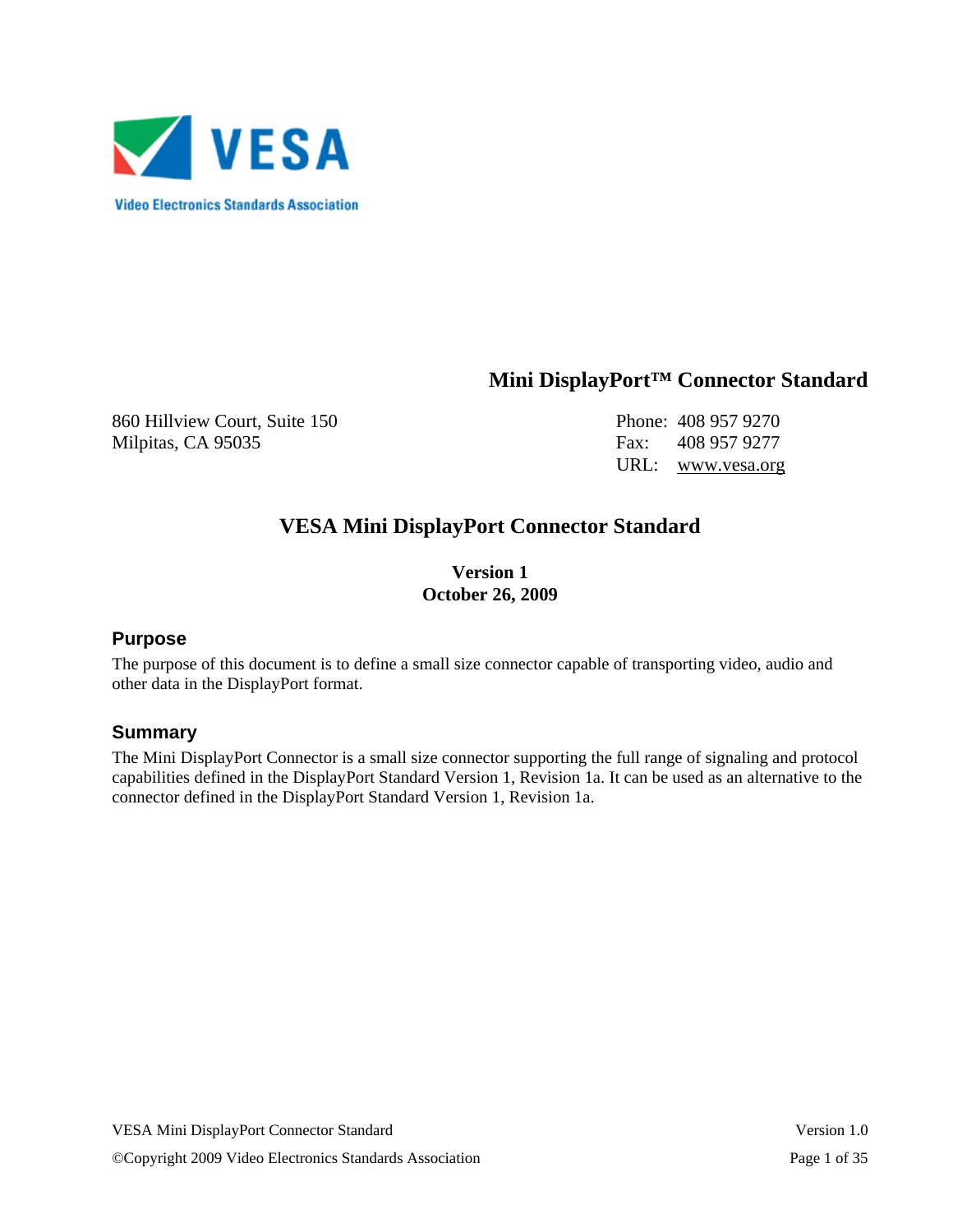# **Table of Contents**

| $\mathbf{1}$<br>1.1<br>1.2<br>1.3                                                                  |  |
|----------------------------------------------------------------------------------------------------|--|
| $\overline{2}$                                                                                     |  |
|                                                                                                    |  |
| 2.1.1                                                                                              |  |
|                                                                                                    |  |
| 2.1.2                                                                                              |  |
| 2.1.3                                                                                              |  |
| 2.1.3.1                                                                                            |  |
| 2.1.3.2                                                                                            |  |
| 2.1.3.3                                                                                            |  |
| Mini DisplayPort Connector Environmental Performance requirements26<br>2.1.3.4                     |  |
| 2.1.3.5                                                                                            |  |
| 2.1.3.6                                                                                            |  |
| 2.1.3.7                                                                                            |  |
| 2.1.3.8                                                                                            |  |
| 2.1.3.9                                                                                            |  |
| 2.1.3.10                                                                                           |  |
| Reference Design for Four Mini DisplayPort Connectors on a Reduced Height PCI Card .34<br>2.1.3.11 |  |

# **Tables**

# **Figures**

| VESA Mini DisplayPort Connector Standard                | Version 1.0  |
|---------------------------------------------------------|--------------|
| ©Copyright 2009 Video Electronics Standards Association | Page 2 of 35 |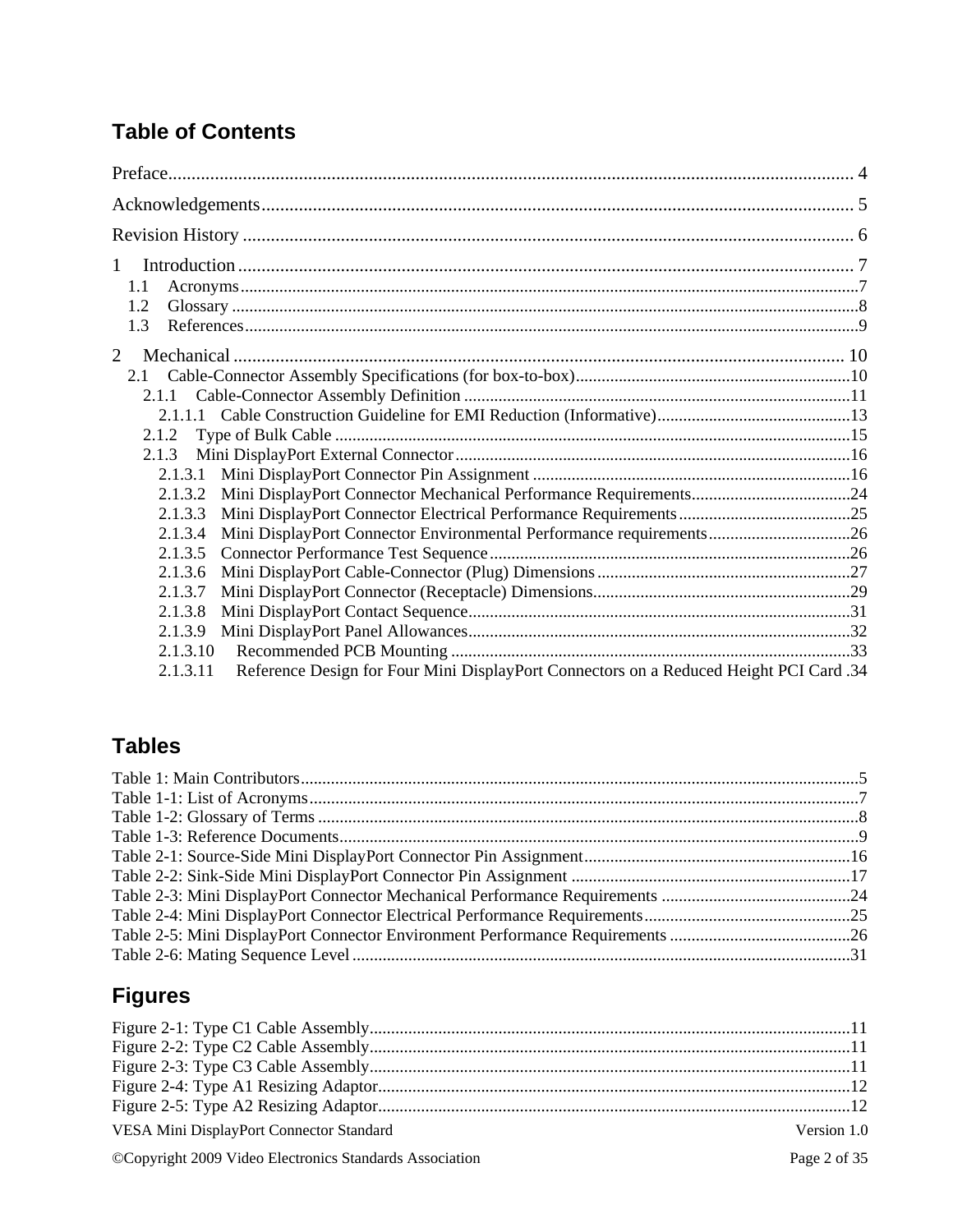| Figure 2-19: Recommended Mini DisplayPort Connector PCB Contacts and Mounting 33              |  |
|-----------------------------------------------------------------------------------------------|--|
| Figure 2-20: Reference Design for Four Mini DP Connectors on a Reduced Height PCI Card – 134  |  |
| Figure 2-21: Reference Design for Four Mini DP Connectors on a Reduced Height PCI Card - 2 35 |  |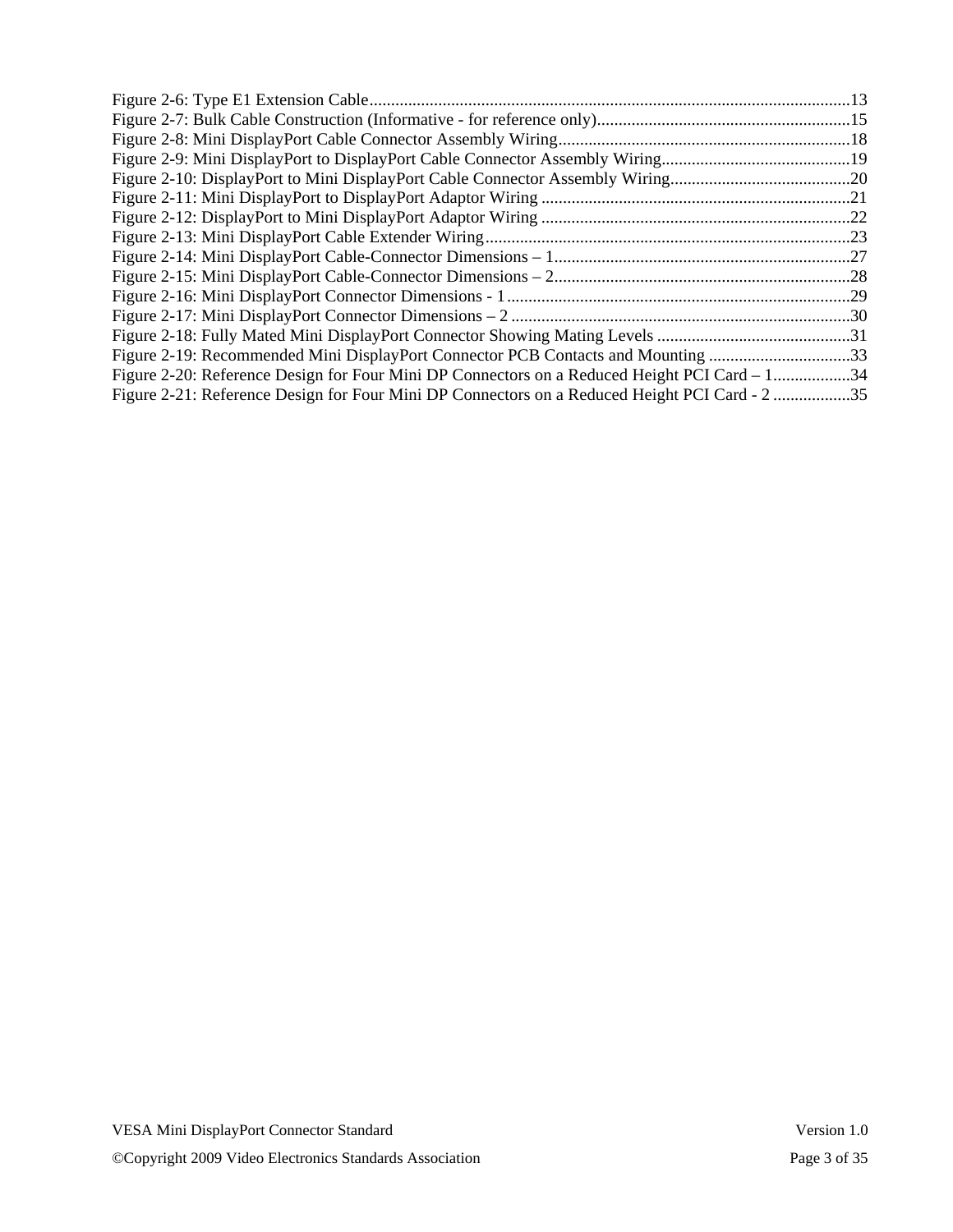# **Preface**

#### **Intellectual Property**

Copyright © 2009 Video Electronics Standards Association. All rights reserved.

While every precaution has been taken in the preparation of this standard, the Video Electronics Standards Association and its contributors assume no responsibility for errors or omissions, and make no warranties, expressed or implied, of functionality or suitability for any purpose.

#### **Trademarks**

All trademarks used within this document are the property of their respective owners. DisplayPort and VESA are trademarks of the Video Electronics Standards Association.

#### **Patents**

VESA draws attention to the fact that it is claimed that compliance with this Standard may involve the use of a patent or other intellectual property right (collectively, "*IPR*"). VESA takes no position concerning the evidence, validity, and scope of this *IPR*.

The following holders of this *IPR* have assured VESA that they are willing to license the *IPR* on *RAND* terms. The statement of the holder of this *IPR* is registered with VESA.

| <b>Holder Name</b> | <b>Contact Information</b>                | Claims Known |
|--------------------|-------------------------------------------|--------------|
| Apple, Inc.        | Colin Whitby-Strevens (colinws@apple.com) |              |

Attention is drawn to the possibility that some of the elements of this VESA Standard may be the subject of *IPR* other than those identified above. VESA shall not be held responsible for identifying any or all such *IPR*, and has made no inquiry into the possible existence of any such *IPR*.

THIS STANDARD IS BEING OFFERED WITHOUT ANY WARRANTY WHATSOEVER, AND IN PARTICULAR, ANY WARRANTY OF NON-INFRINGEMENT IS EXPRESSLY DISCLAIMED. ANY IMPLEMENTATION OF THIS STANDARD SHALL BE MADE ENTIRELY AT THE *IMPLEMENTER*'S OWN RISK, AND NEITHER VESA, NOR ANY OF ITS *MEMBERS* OR *SUBMITTERS*, SHALL HAVE ANY LIABILITY WHATSOEVER TO ANY *IMPLEMENTER* OR THIRD PARTY FOR ANY DAMAGES OF ANY NATURE WHATSOEVER DIRECTLY OR INDIRECTLY ARISING FROM THE IMPLEMENTATION OF THIS STANDARD.

#### **Support for this Standard**

Clarifications and application notes to support this standard may be written. To obtain the latest standard and any support documentation, contact VESA.

If you have a product, which incorporates DisplayPort, you should ask the company that manufactured your product for assistance. If you are a manufacturer, VESA can assist you with any clarification you may require. Submit all comments or reported errors in writing to VESA using one of the following methods.

- Fax: 408 957 9277, direct this fax to Technical Support at VESA
- e-mail: support@vesa.org
- Mail: Technical Support VESA 860 Hillview Court, Suite 150 Milpitas, CA 95035 USA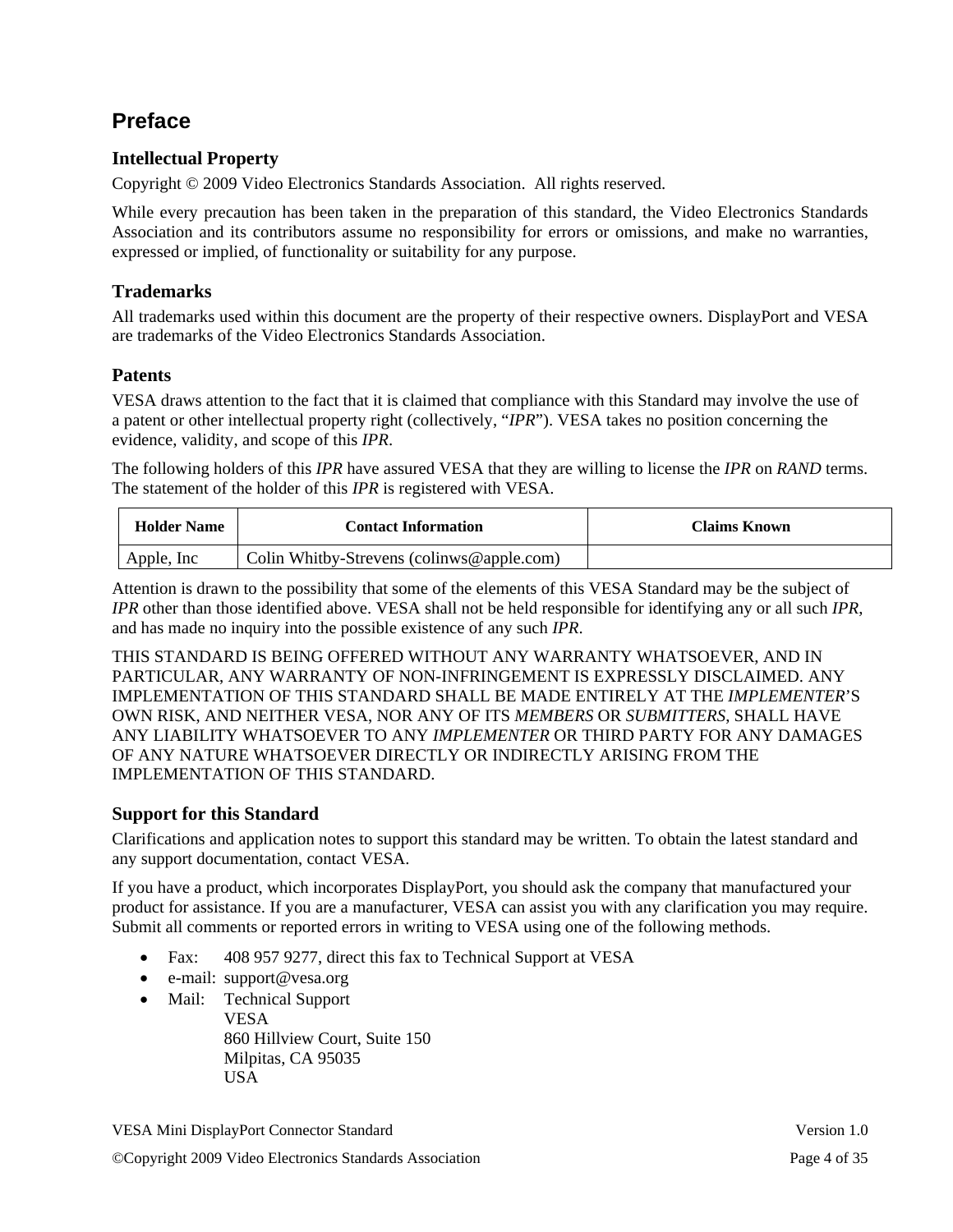### **Acknowledgements**

This document would not have been possible without the efforts of VESA's DisplayPort Task Group. In particular, the following individuals and their companies contributed significant time and knowledge to this version of the standard.

#### **Table 1: Main Contributors**

**Company** 

| <b>Bill Cornelius</b> | Apple                      |                          |
|-----------------------|----------------------------|--------------------------|
| <b>Shannon Fields</b> | Apple                      |                          |
| Matt Herndon          | Apple                      |                          |
| Min Chul Kim          | Apple                      |                          |
| Cheung-Wei Lam        | Apple                      |                          |
| Anil Pannikkat        | Apple                      |                          |
| Glenn Wheelock        | Apple                      |                          |
| Colin Whitby-Strevens | Apple                      | Task Group Co-editor     |
| Joe Goodart           | Dell                       |                          |
| <b>Bruce Montag</b>   | Dell                       | Task Group Chair         |
| <b>Bob Myers</b>      | Hewlett-Packard            | Task Group Vice-chair    |
| Mark Saubert          | JAE                        |                          |
| George Diatzikis      | Lenovo                     |                          |
| <b>Howard Locker</b>  | Lenovo                     |                          |
| Mark Bugg             | Molex                      |                          |
| Vincent Lin           | Molex                      |                          |
| <b>Scott Sommers</b>  | Molex                      |                          |
| Jason Squire          | Molex                      |                          |
| Craig Wiley           | Parade Technologies        |                          |
| Alan Kobayashi        | <b>ST</b> Microelectronics | <b>Task Group Editor</b> |
| Doron Lapidot         | <b>Tyco Electronics</b>    |                          |
| Jim Leidy             | <b>Tyco Electronics</b>    |                          |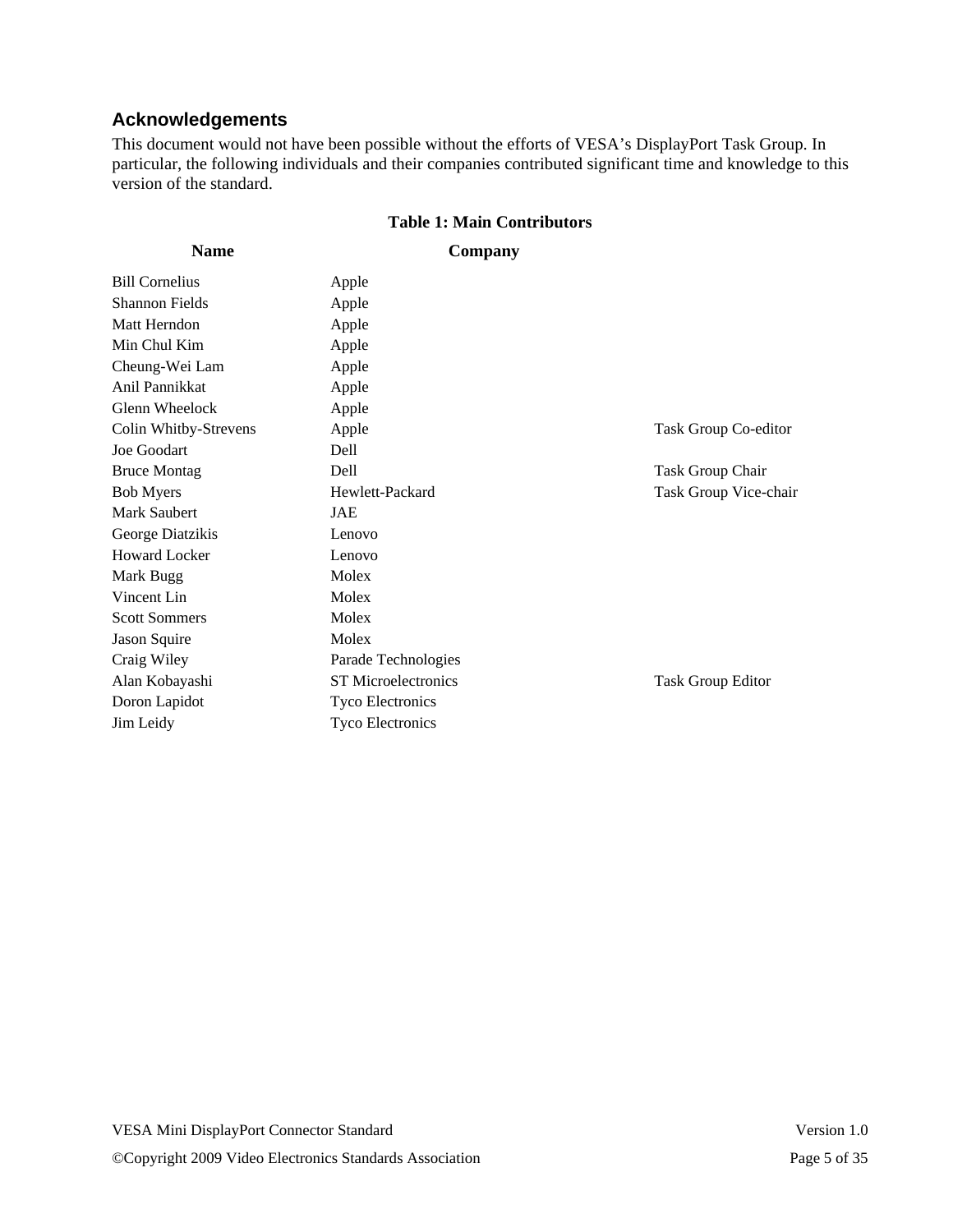### **Revision History**

**October 26, 2009** – Intitial release of the standard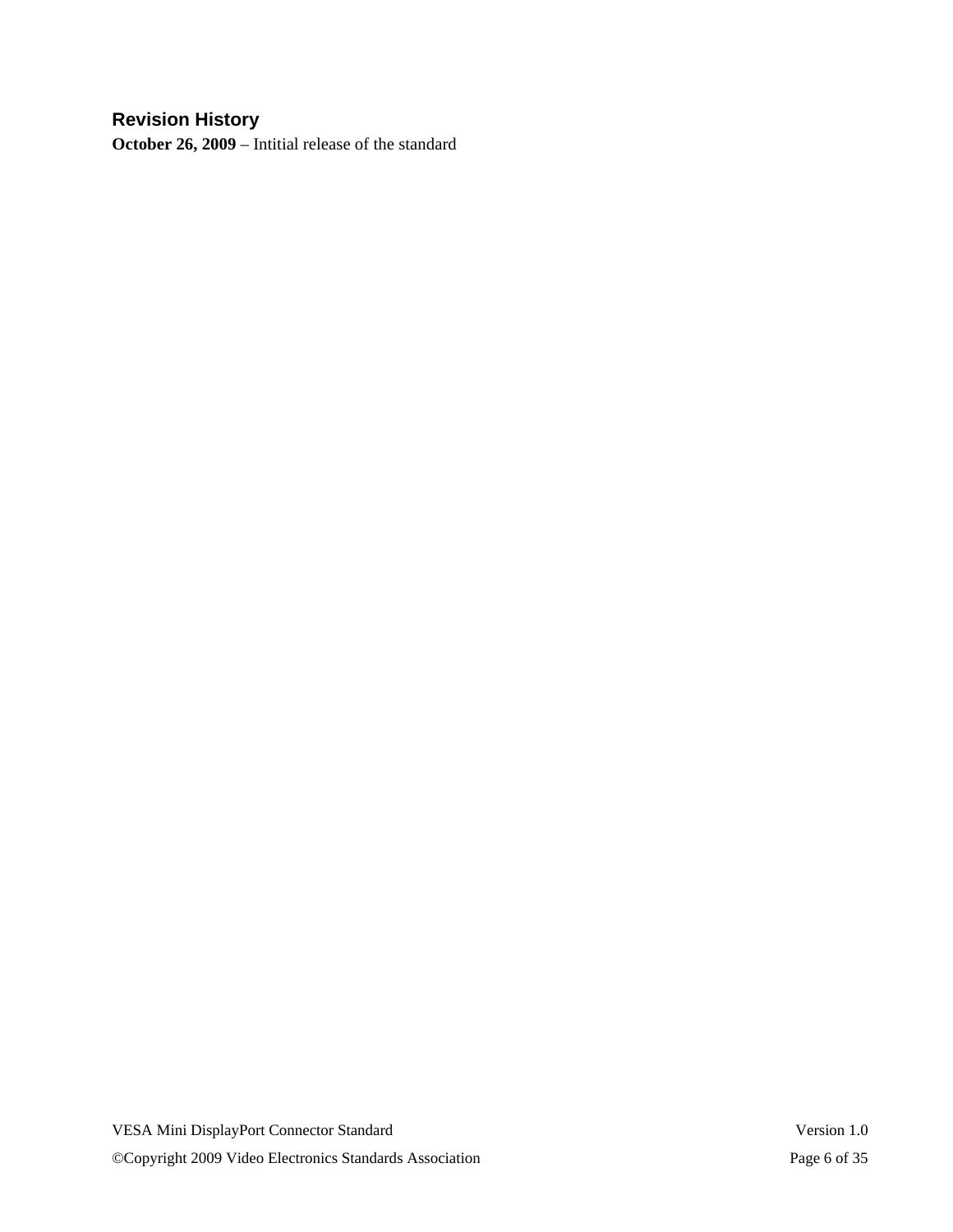# **1 Introduction**

DisplayPort is an industry standard created to accommodate the growing broad adoption of digital display technology within the PC and CE industries. It consolidates internal and external connection methods to reduce device complexity, supports necessary features for key cross industry applications, and provides performance scalability to enable the next generation of displays featuring higher color depths, refresh rates, and display resolutions.

The DisplayPort Standard defines an external connector interface, referred to herein as the full-size DisplayPort plug and receptacle. The need has been identified for a smaller form factor connector for some devices, particularly Source devices, for example thin portable computers and add-in cards with multiple display interfaces. The Mini DisplayPort (mDP) connector aims to meet this need.

This Standard defines the mechanical dimensions of the mDP connector and the cable assemblies and adaptors supported. Devices using the mDP connector must meet all the electrical and protocol specifications required by the current published DisplayPort Standard (currently DisplayPort 1.1a). Cable assemblies incorporating a mDP connector at either or both ends must meet the cable assembly electrical specifications required by current published DisplayPort Standard

It is anticipated that DisplayPort 1.2 will revise the cable assembly electrical specifications. **It is strongly recommended that, prior to the publication of DisplayPort 1.2, cable assemblies also meet the requirements in the most recently available draft of DisplayPort 1.2.** 

Resizing adaptors and extension cables are not covered by the DisplayPort 1.1a standard. It is anticipated that the electrical specification for these will be incorporated into the DisplayPort 1.2 standard. **It is strongly recommended that, prior to the publication of DisplayPort 1.2, resizing adaptors and extension cables meet the requirements in the most recently available draft of DisplayPort 1.2.**

|  |  | Table 1-1: List of Acronyms |
|--|--|-----------------------------|
|  |  |                             |

| Acronym          | <b>Stands For:</b>                     |
|------------------|----------------------------------------|
| DP               | DisplayPort (VESA)                     |
| <b>HBR</b>       | High Bit Rate (2.7 Gbps per lane)      |
| HBR <sub>2</sub> | High Bit Rate 2 (5.4 Gbps per lane)    |
| <b>HPD</b>       | <b>Hot Plug Detect</b>                 |
| mDP              | Mini DisplayPort                       |
| <b>RBR</b>       | <b>Reduced Bit Rate</b>                |
| VESA             | Video Electronics Standard Association |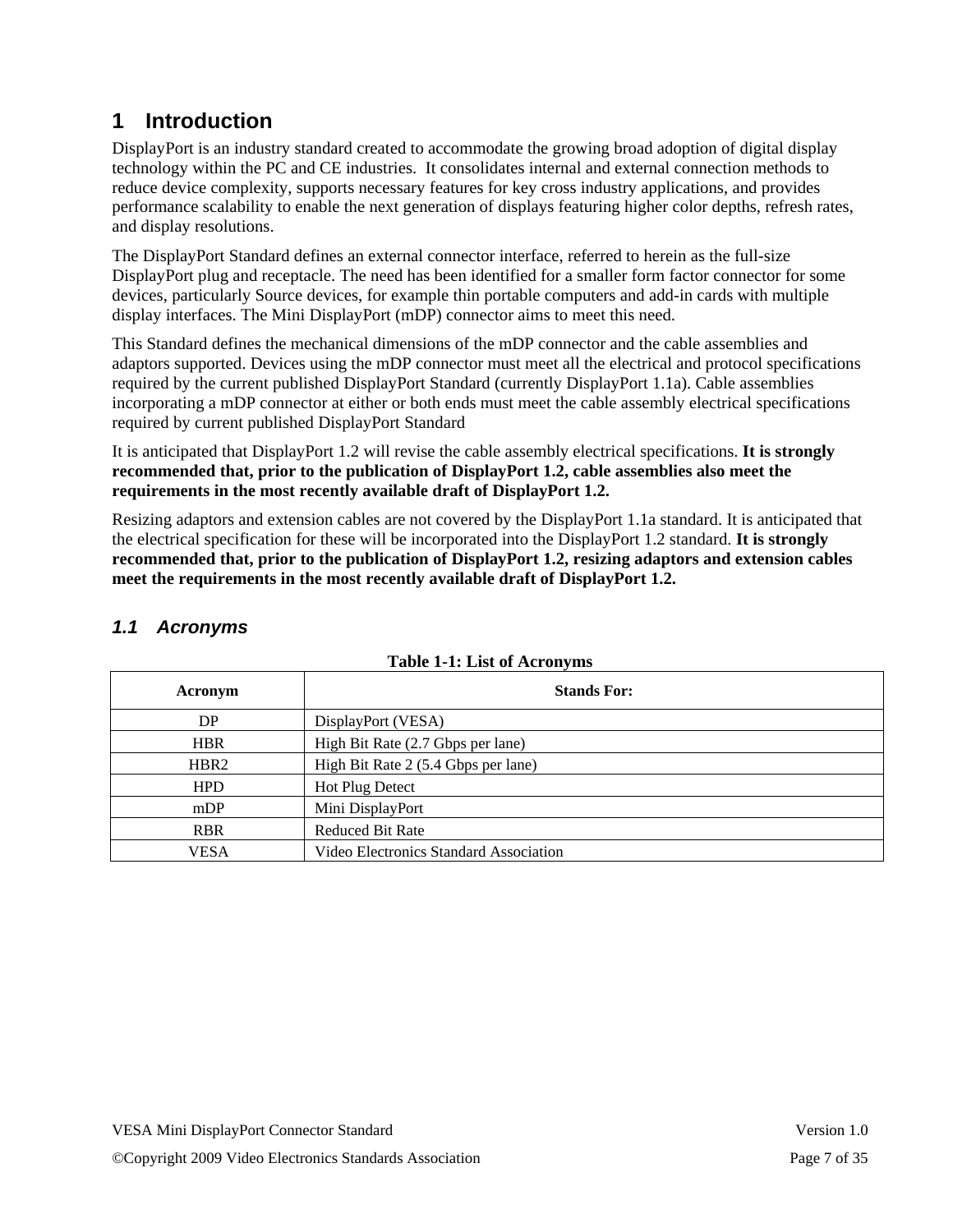### *1.2 Glossary*

#### **Table 1-2: Glossary of Terms**

| <b>Terminology</b>    | <b>Definition</b>                                                                                                                                                                                                                                                                                                                                                                                                                                                                                                          |
|-----------------------|----------------------------------------------------------------------------------------------------------------------------------------------------------------------------------------------------------------------------------------------------------------------------------------------------------------------------------------------------------------------------------------------------------------------------------------------------------------------------------------------------------------------------|
| <b>AUX CH</b>         | Half-duplex, bi-directional channel between DisplayPort transmitter and DisplayPort<br>receiver. Consists of 1 differential pair transporting self-clocked data. The DisplayPort<br>AUX CH supports a bandwidth of 1Mbps over DisplayPort link. DisplayPort Source<br>Device is the master (also referred to as AUX CH requester) that initiates an AUX CH<br>transaction. DisplayPort Sink Device is the slave (also referred to as AUX CH replier)<br>that replies to the AUX CH transaction initiated by the requester. |
| Box-to-box connection | DisplayPort link between two boxes that is detachable by an end user. A DisplayPort<br>cable-connector assembly for the box-to-box connection shall have four Main Link<br>lanes.                                                                                                                                                                                                                                                                                                                                          |
| Captive cable         | DisplayPort cable that is attached to Sink Device and cannot be detached by an end user.<br>Captive DisplayPort cable may have one, two, or four Main Link lanes, while end-user-<br>detachable cable is required to have four Main Link lanes.                                                                                                                                                                                                                                                                            |
| Main link             | Uni-directional channel for isochronous stream transport from DisplayPort Source<br>Device to DisplayPort Sink Device. Consists of 1, 2, or 4 lanes, or differential pairs.<br>Supports 2 bit rates: 2.7Gbps per lane (referred to as "high bit rate") and 1.62Gbps per<br>lane (referred to as "low bit rate" or "reduced bit rate").                                                                                                                                                                                     |
| <b>Sink Device</b>    | Contains one sink function and at least one rendering function, and is a Leaf Device in a<br>DisplayPort tree topology.                                                                                                                                                                                                                                                                                                                                                                                                    |
| Source Device         | Contains one or more source functions and is a root in a DisplayPort tree topology.                                                                                                                                                                                                                                                                                                                                                                                                                                        |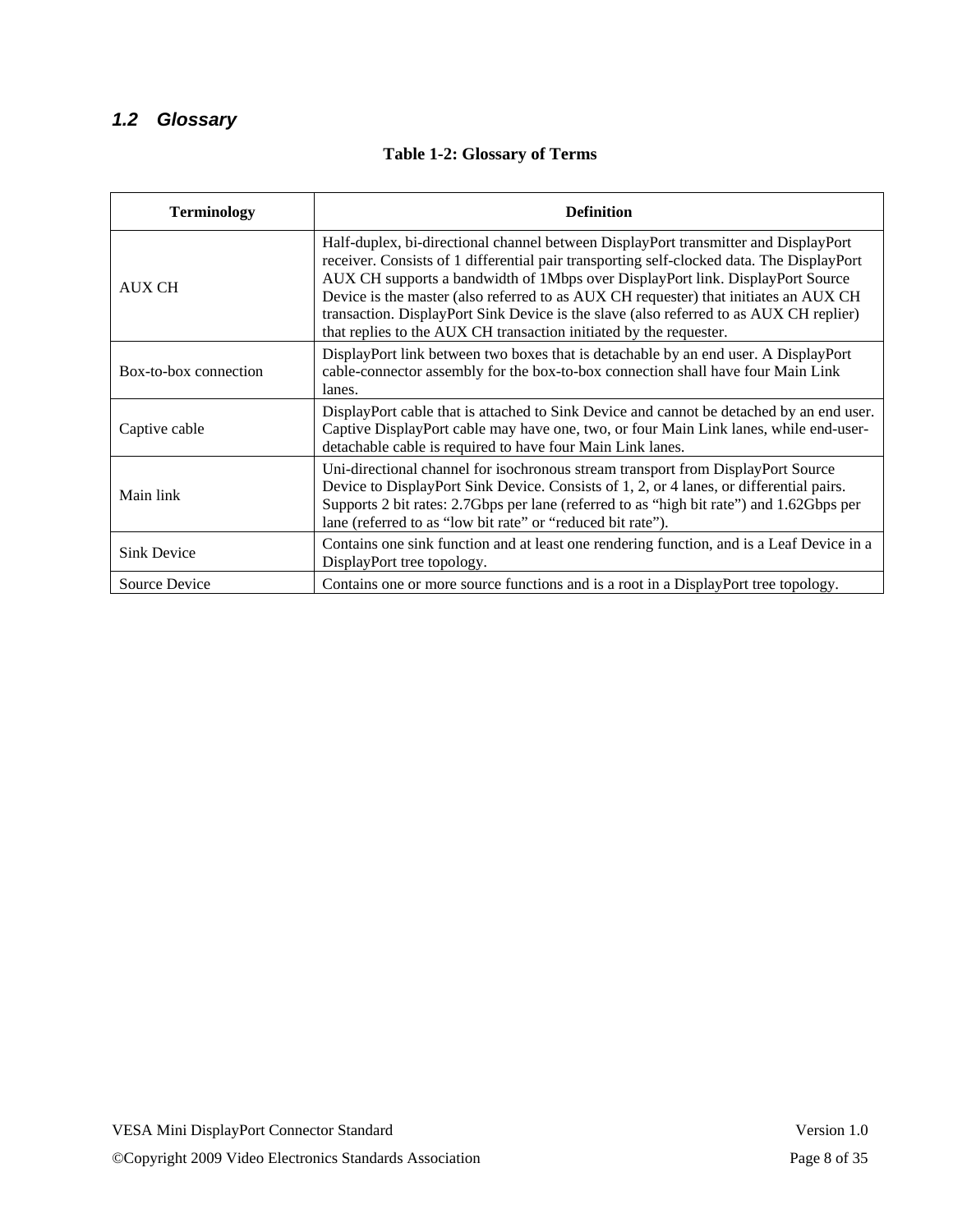### *1.3 References*

| <b>Document</b>                                                                                                                                 | <b>Version / Revision</b> | <b>Date</b>      |
|-------------------------------------------------------------------------------------------------------------------------------------------------|---------------------------|------------------|
| ANSI/EIA-364-09C, Durability Test Procedure for Electrical Connectors<br>and Contacts - see global.ihs.com                                      |                           | June 1999        |
| ANSI/EIA-364-13B, Mating and Unmating Forces Test Procedure for<br>Electrical Connectors - see global.ihs.com                                   |                           | December 1998    |
| ANSI/EIA-364-17B, Temperature Life with or without Electrical Load<br>Test Procedure for Electrical Connectors and Sockets - see global.ihs.com |                           | June 1999        |
| ANSI/EIA-364-20C, Withstanding Voltage Test Procedure for Electrical<br>Connectors, Sockets, and Coaxial Contacts - see global.ihs.com          |                           | June 2004        |
| ANSI/EIA-364-21C, Insulation Resistance Test Procedure for Electrical<br>Connectors, Sockets, and Coaxial Contacts - see global.ihs.com         |                           | <b>May 2000</b>  |
| ANSI/EIA-364-23B, Low Level Contact Resistance Test Procedure for<br>Electrical Connectors and Sockets - see global.ihs.com                     |                           | December 2000    |
| ANSI/EIA-364-27B, Mechanical Shock (Specified Pulse) Test Procedure<br>for Electrical Connectors - see global.ihs.com                           |                           | May 1996         |
| ANSI/EIA-364-28D, Vibration Test Procedure for Electrical Connectors<br>and Sockets - see global.ihs.com                                        |                           | <b>July 1999</b> |
| ANSI/EIA-364-31B, Humidity Test Procedure for Electrical Connectors -<br>see global.ihs.com                                                     |                           | <b>May 2000</b>  |
| ANSI/EIA-364-32C, Thermal Shock (Temperature Cycling) Test<br>Procedure for Electrical Connectors and Sockets - see global.ihs.com              |                           | <b>May 2000</b>  |
| ANSI/EIA-364-41C, Cable Flexing Test Procedure for Electrical<br>Connectors - see global.ihs.com                                                |                           | June 1999        |
| ANSI/EIA-364-70, Temperature Rise Versus Current Test Procedure for<br>Electrical Connector and Sockets - see global.ihs.com                    |                           | May 1998         |
| ANSI/EIA-364-98, Housing Locking Mechanism Strength Test Procedure<br>for Electrical Connectors - see global.ihs.com                            |                           | June 1997        |
| IEC 61000-4-2, Electromagnetic compatibility (EMC) -                                                                                            | 2.0                       | December 2008    |
| Part 4-2: Testing and measurement techniques - Electrostatic discharge<br>immunity test- see webstore.iec.ch                                    |                           |                  |
| JEDEC JESD22-A114FElectrostatic Discharge (ESD) Sensitivity Testing<br>Human Body Model (HBM) - see www.jedec.org/download/default.cfm          |                           | December 2008    |
| VESA Glossary of Terms - see www.vesa.org                                                                                                       | Current                   | Current          |
| VESA Intellectual Property Rights (IPR) policy 200 – see<br>www.vesa.org/Policies/ipp.htm                                                       | B                         | February 2005    |
| <b>VESA DisplayPort Standard</b>                                                                                                                | 1.1a                      | January 2008     |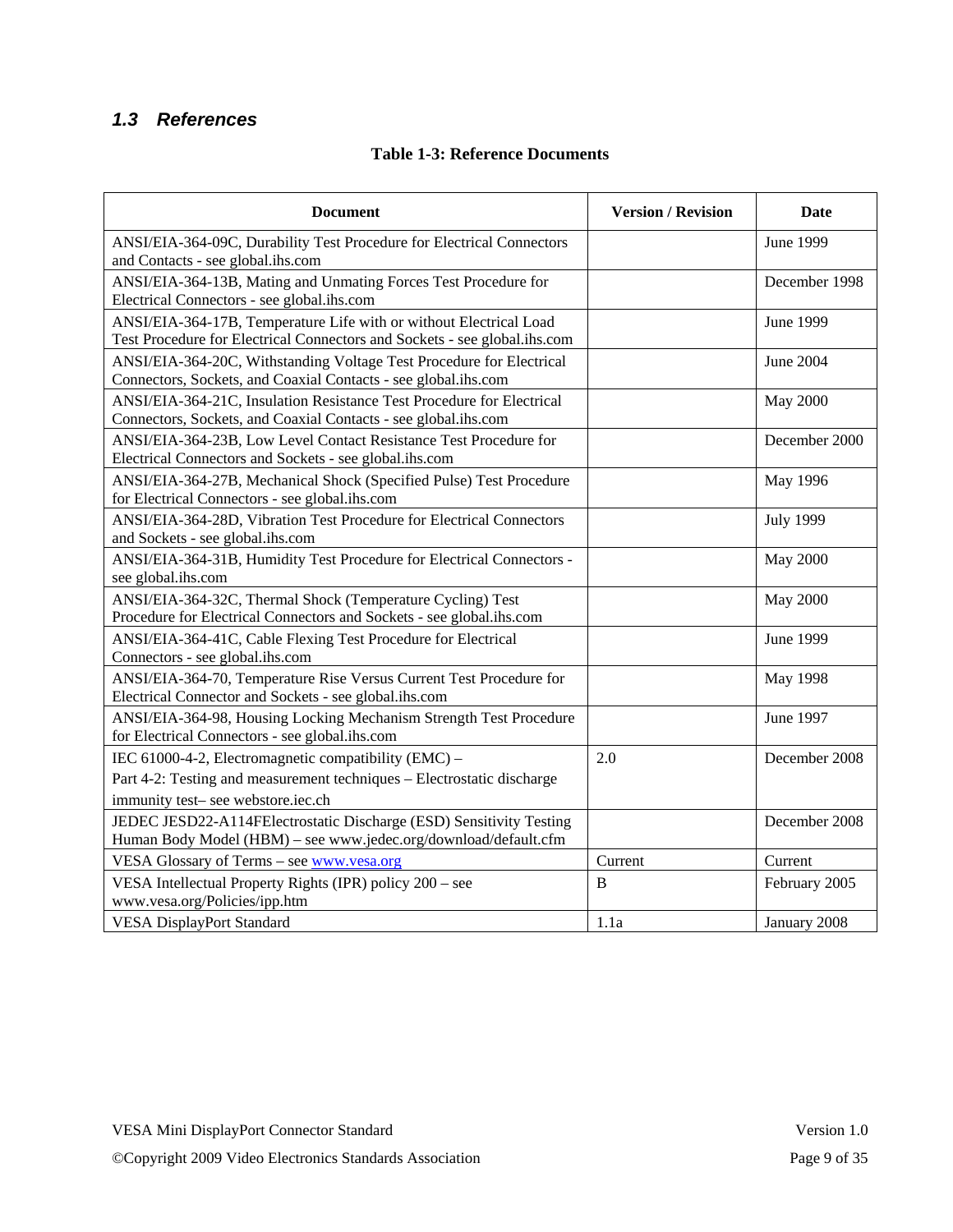# **2 Mechanical**

This section describes the mechanical specifications of a DisplayPort link incorporating the Mini DisplayPort connector. Cable assembly specification for external connection and connector specification are covered in this section<sup>1</sup>. Applications requiring a larger or longer "box to box" application space than supported by a passive cable assembly as defined in this section may be supported by the use of an active, Hybrid Device or any other such device as provided for under Section The interfaces of these devices must meet the interface requirements of a source and sink respectively.

### *2.1 Cable-Connector Assembly Specifications (for box-to-box)*

The cable assembly specification is divided into two categories reflecting the high bit rates (2.7 Gbps per lane) and the low bit rate (1.62 Gbps per lane), respectively. A cable assembly incorporating the Mini DisplayPort connector must meet the appropriate DisplayPort electrical specifications for the intended category.

It is anticipated that DisplayPort 1.2 will revise the cable assembly electrical specifications. **It is strongly recommended that, prior to the publication of DisplayPort 1.2, cable assemblies also meet the requirements in the most recently available draft of DisplayPort 1.2.** 

Resizing adaptors and extension cables are not covered by the DisplayPort 1.1a standard. It is anticipated that the electrical specification for these will be incorporated into the DisplayPort 1.2 standard. **It is strongly recommended that, prior to the publication of DisplayPort 1.2, resizing adaptors and extension cables meet the requirements in the most recently available draft of DisplayPort 1.2.**

l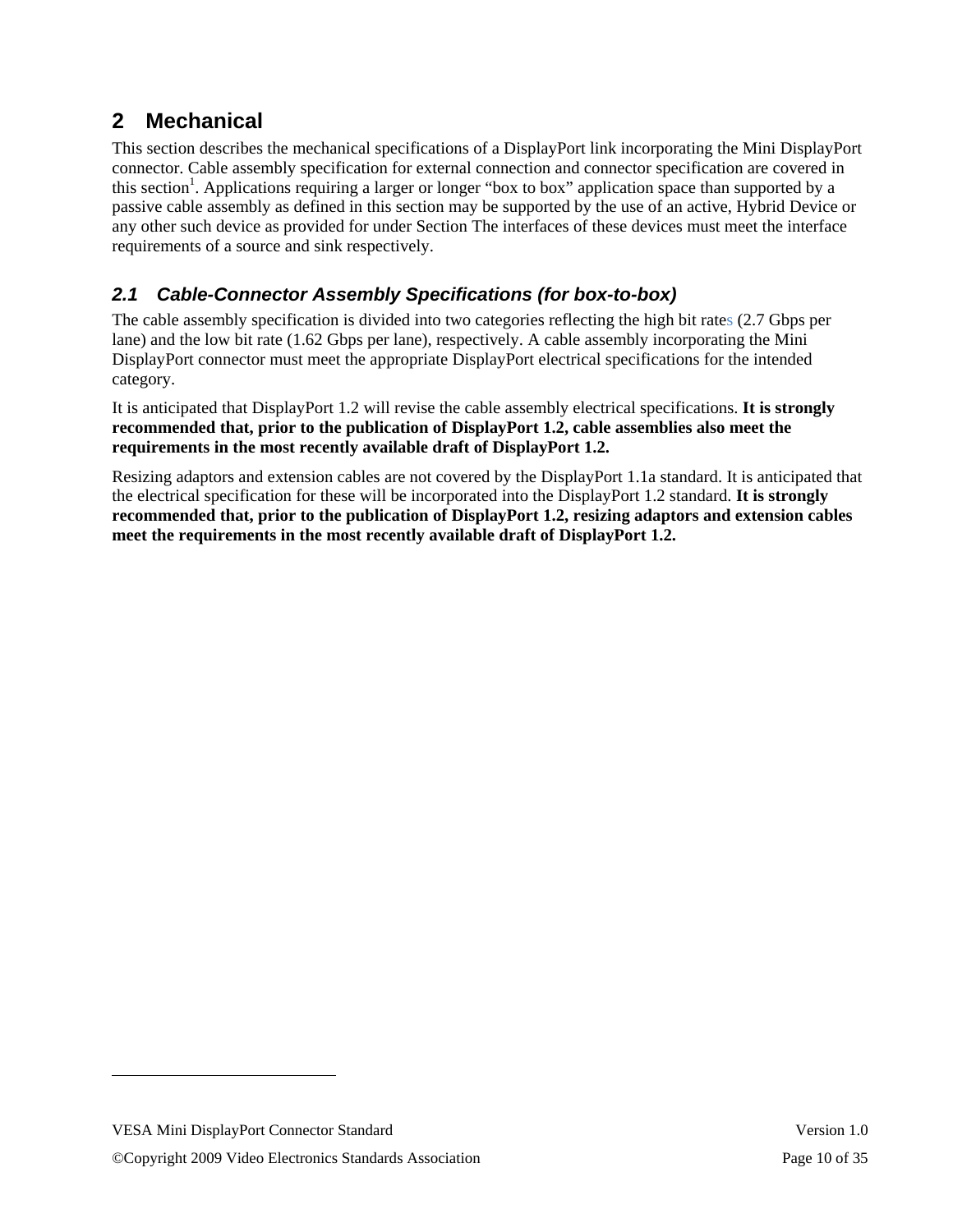#### **2.1.1 Cable-Connector Assembly Definition**

A DisplayPort Cable Assembly is comprised of two plug type connectors terminating both ends of a bulk cable.

The plug on either end may be a full-size DisplayPort plug or a Mini DisplayPort plug.

The following Cable Assembly types are supported:

Type C1

Cable Assembly with a full size DisplayPort plug on each end. The Type C1 Cable Assembly is depicted in Figure 2-1.



**Figure 2-1: Type C1 Cable Assembly** 

Type C2

Cable Assembly with a Mini DisplayPort plug on one end and a full sized DisplayPort plug on the other end. The Type C2 Cable Assembly is depicted in Figure 2-2.



**Figure 2-2: Type C2 Cable Assembly** 

Type C3

Cable Assembly with a Mini DisplayPort plug on each end.. The Type C3 Cable Assembly is depicted in Figure 2-3.



**Figure 2-3: Type C3 Cable Assembly**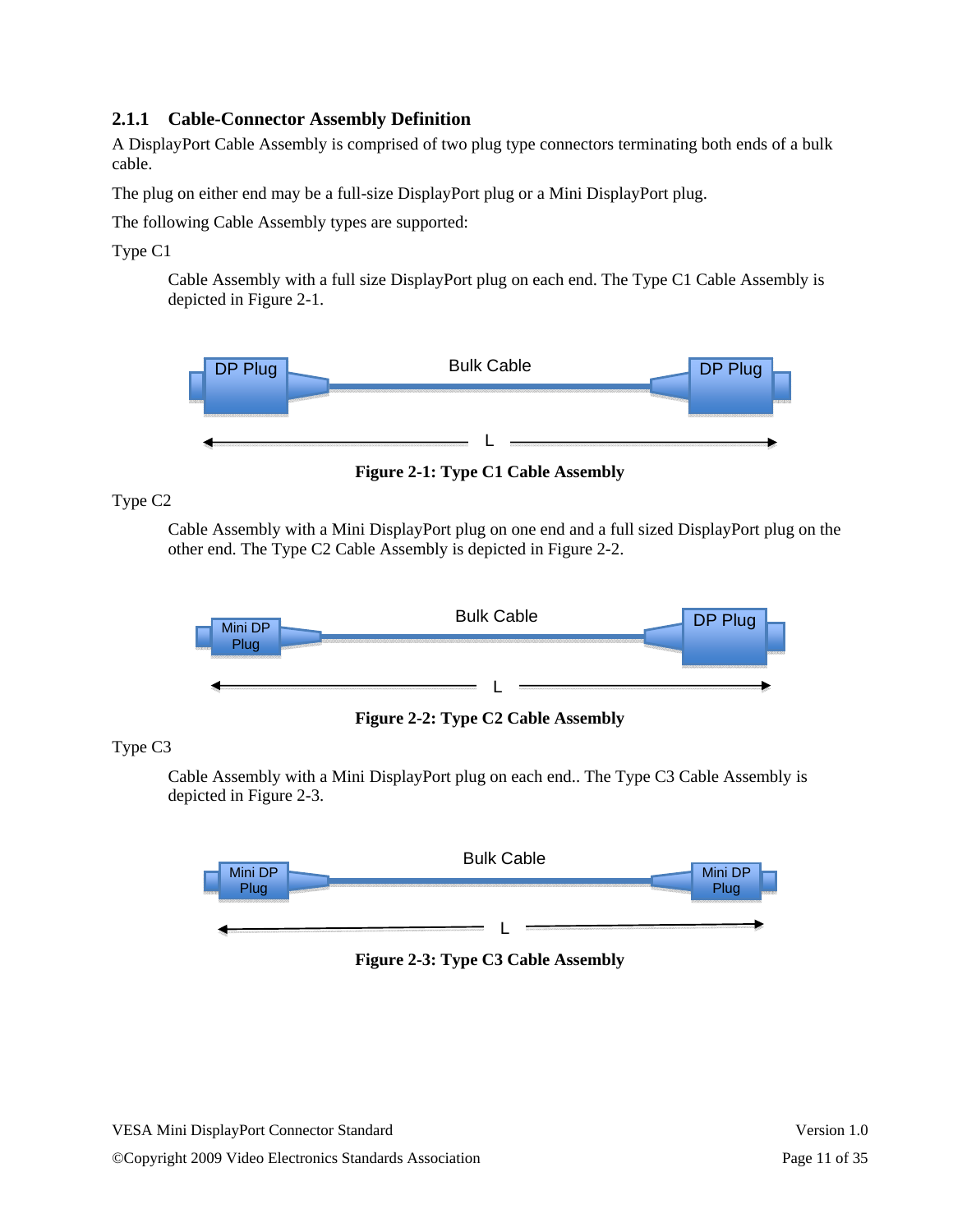A DisplayPort Connector Resizing Adaptor is comprised of a plug type connector terminating one end of a bulk cable and a receptacle type connector terminating the other end of the same cable. The following Resizing Adaptor types are supported:

#### Type A1

Resizing Adaptor with a Mini DisplayPort plug on one end and a full size DisplayPort receptacle on the other end. The Type A1 Resizing Adaptor is depicted in Figure 2-4.



**Figure 2-4: Type A1 Resizing Adaptor** 

Type A2

Resizing Adaptor with a full size DisplayPort plug on one end and a Mini DisplayPort receptacle on the other end. The Type A2 Resizing Adaptor is depicted in Figure 2-5.

#### **Figure 2-5: Type A2 Resizing Adaptor**



In addition, a sink may have a permanently attached cable with a full size DisplayPort plug or a permanently attached cable with a Mini DisplayPort plug.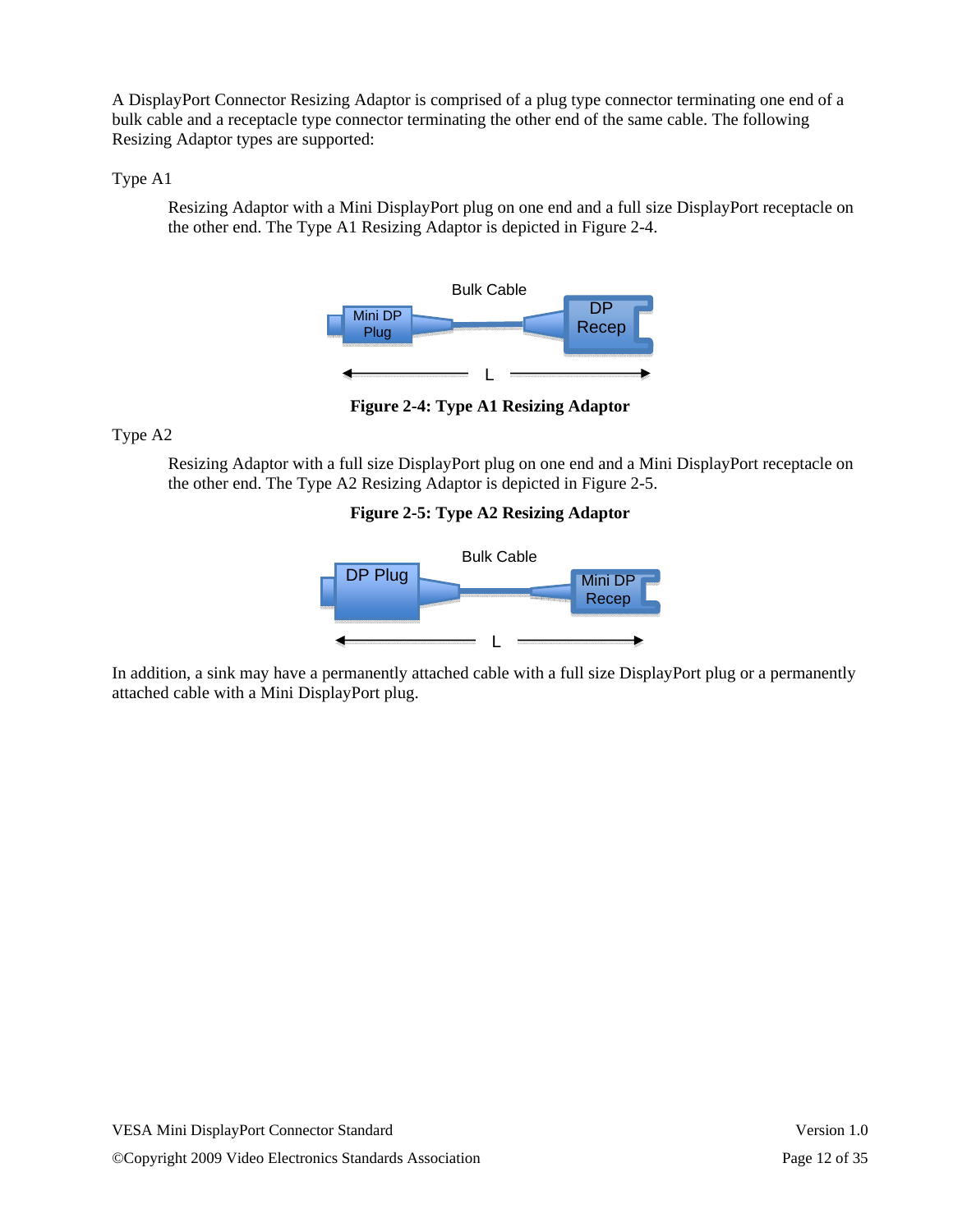A DisplayPort Extension Cable is designed specifically to be used in conjunction with displays (or adaptors) with a permanently attached cable with a Mini DisplayPort plug. The following type of Extension Cable is supported:

#### Type E1

Cable Assembly with a Mini DisplayPort plug on one end and a Mini DisplayPort receptacle on the other end. The Type E1 Extension Cable is depicted in Figure 2-6.

**Figure 2-6: Type E1 Extension Cable** 



The following configurations of Cable Assemblies and Resizing Adaptors are supported:

Source (TP2) -> Cable Assembly type  $C1 \rightarrow$  sink (TP3)

Source (TP2) -> Cable Assembly type  $C2 \rightarrow$  sink (TP3)

Source (TP2) -> Cable Assembly type  $C3 \rightarrow$  sink (TP3)

Source (TP2) -> full size DisplayPort plug permanently attached to sink

Source (TP2) -> Mini DisplayPort plug permanently attached to sink

Source (TP2) -> Resizing Adaptor type A1 -> full size DisplayPort plug permanently attached to sink

Source (TP2) -> Resizing Adaptor type  $A2 \rightarrow$  Mini DisplayPort plug permanently attached to sink

Source (TP2) -> Extension Cable type  $E1 \rightarrow$  Mini DisplayPort plug permanently attached to sink

The following configurations of Cable Assemblies and Resizing Adaptors are supported for RBR and HBR only:

Source (TP2) -> Resizing Adaptor type A1 -> Cable Assembly type C1 -> sink (TP3)

Source (TP2) -> Resizing Adaptor type A2 -> Cable Assembly type C3 -> sink (TP3)

#### *2.1.1.1 Cable Construction Guideline for EMI Reduction (Informative)*

The following recommendations for the construction of DisplayPort cable assemblies should be followed to prevent EMI issues:

- The intra-pair skew for differential pairs in the cable assembly should be made as small as possible and should meet the defined limits defined by the cable assembly electrical specification.
- The termination of the cable shielding to the connector shield should cover a full  $360^\circ$  around the cable and be of low impedance.
- The shielding between the device chassis, DisplayPort receptacle shield, DisplayPort plug shield, and cable shielding should form a unified low impedance link in order to maximize the efficiency of the shielding and minimize EMI. To facilitate this, the use of multiple grounding points and contact points between shield parts is recommended.

VESA Mini DisplayPort Connector Standard Version 1.0

©Copyright 2009 Video Electronics Standards Association Page 13 of 35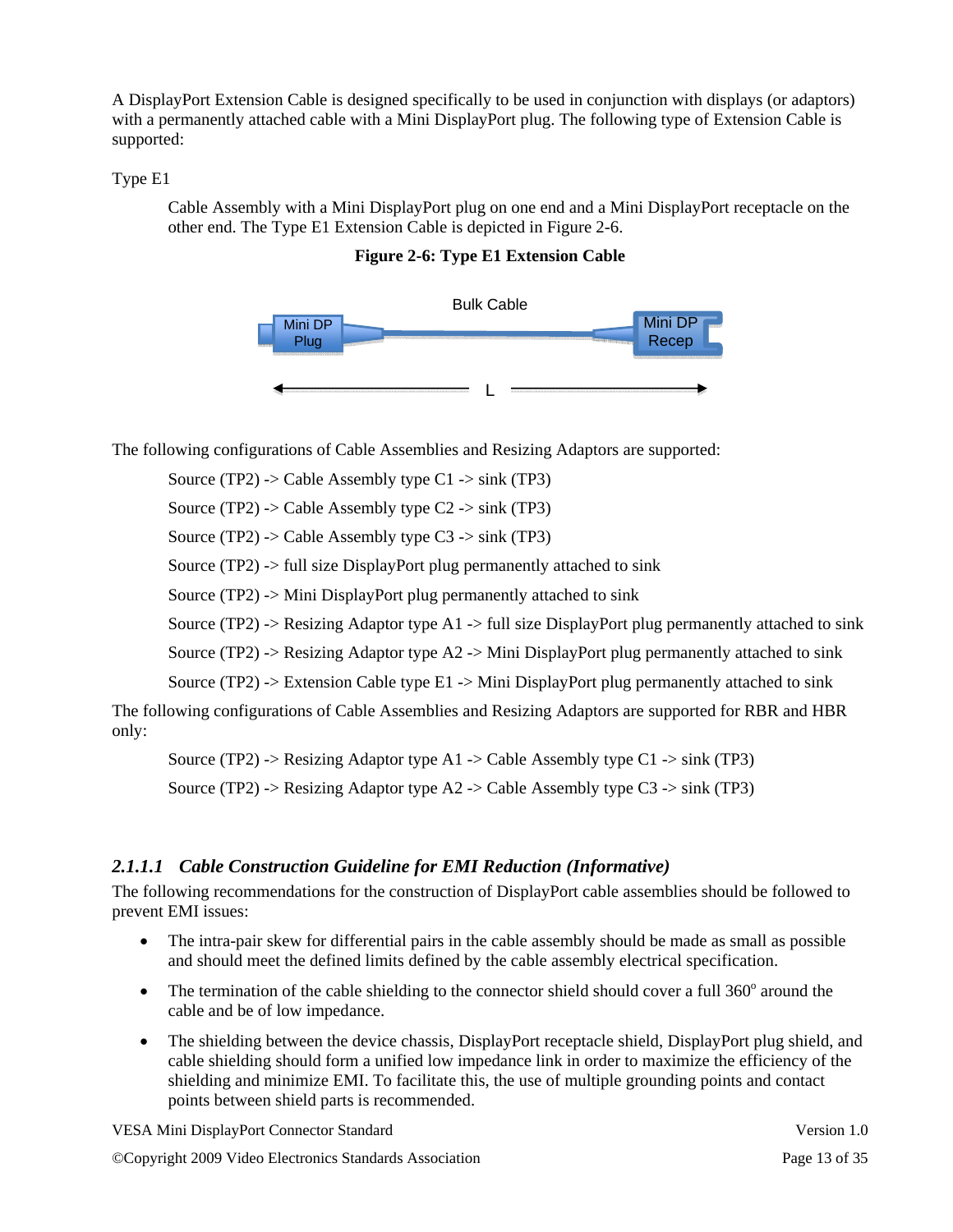- As a general rule, unnecessary apertures in the shields may cause leakage. It is strongly recommended that the gaps between shielding components be eliminated. It is also strongly recommended that the shell cover as much of the connector as possible to yield the maximum EMI protection of the signal pins.
- As a recommendation, the shielding construction of the bulk cable should follow general high speed practices of including both a foil and braid shielding materials in its construction. A further recommendation is that the foil layer be a Al / Mylar wrap (spiral or longitudinal) with a minimum 20% overlap, and that the conductive braid should have a minimum 75% coverage over the inner foil layer to ensure effective EMI shielding.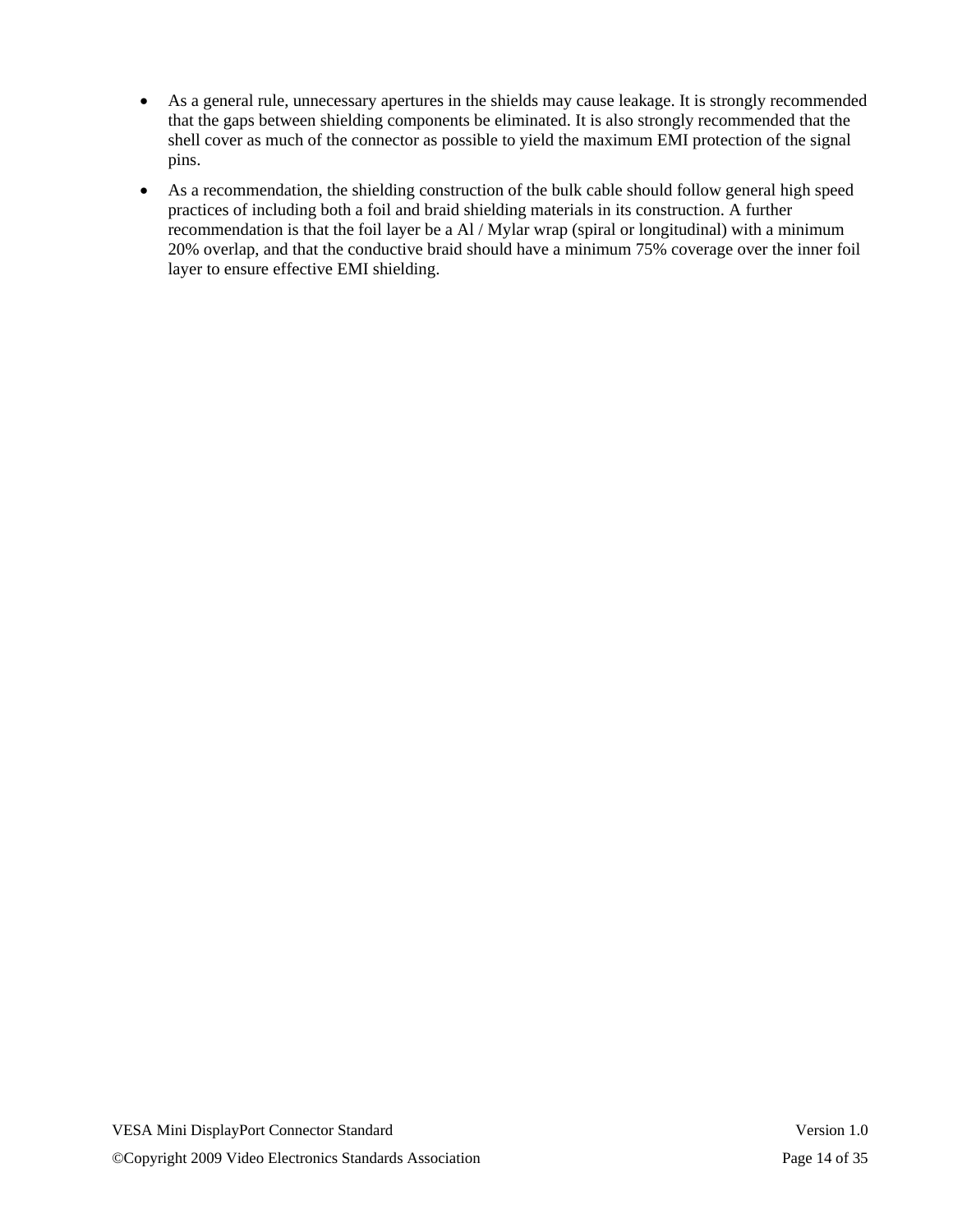### **2.1.2 Type of Bulk Cable**

The bulk cable must be chosen to meet or exceed all of the electrical and mechanical requirements described below. A reference construction is depicted in Figure 2-7 below.



#### **Figure 2-7: Bulk Cable Construction (Informative - for reference only)**

The following is the description of the reference bulk cable construction. This description is for reference only.

- Overall shielded (braid) structure coated with jacket above;
- Unit "A": P1-P5 'STP' or 'Twinax' #30 AWG insulated stranded conductors, with #30 AWG drain conductor for use in Cable Assembly Type C1 and displays with permanently attached cables with full size DisplayPort connectors, and # 36 or #38 AWG insulated stranded conductors, with # 36 or #38 AWG drain conductor for use in all other Cable Assemblies, Resizing Adaptors and Extension Cables (for use for Main Link and AUX connections);
- Unit "B": Unshielded, #30 AWG single insulated stranded conductor (for GND). #30 #38 AWG single insulated stranded conductor (for use for CONFIG1, CONFIG2 and HPD connections).

Examples of differences:

- 1) Wire gauge selection is implementation specific provided all the appropriate electrical cable specifications are met.
- 2) A cable that is permanently attached to a DisplayPort device may have less than four Main Link Lanes.
- 3) Sinks with permanently attached cables may have an extra #24 #28 AWG single insulated stranded conductor for power.

VESA Mini DisplayPort Connector Standard Version 1.0

©Copyright 2009 Video Electronics Standards Association Page 15 of 35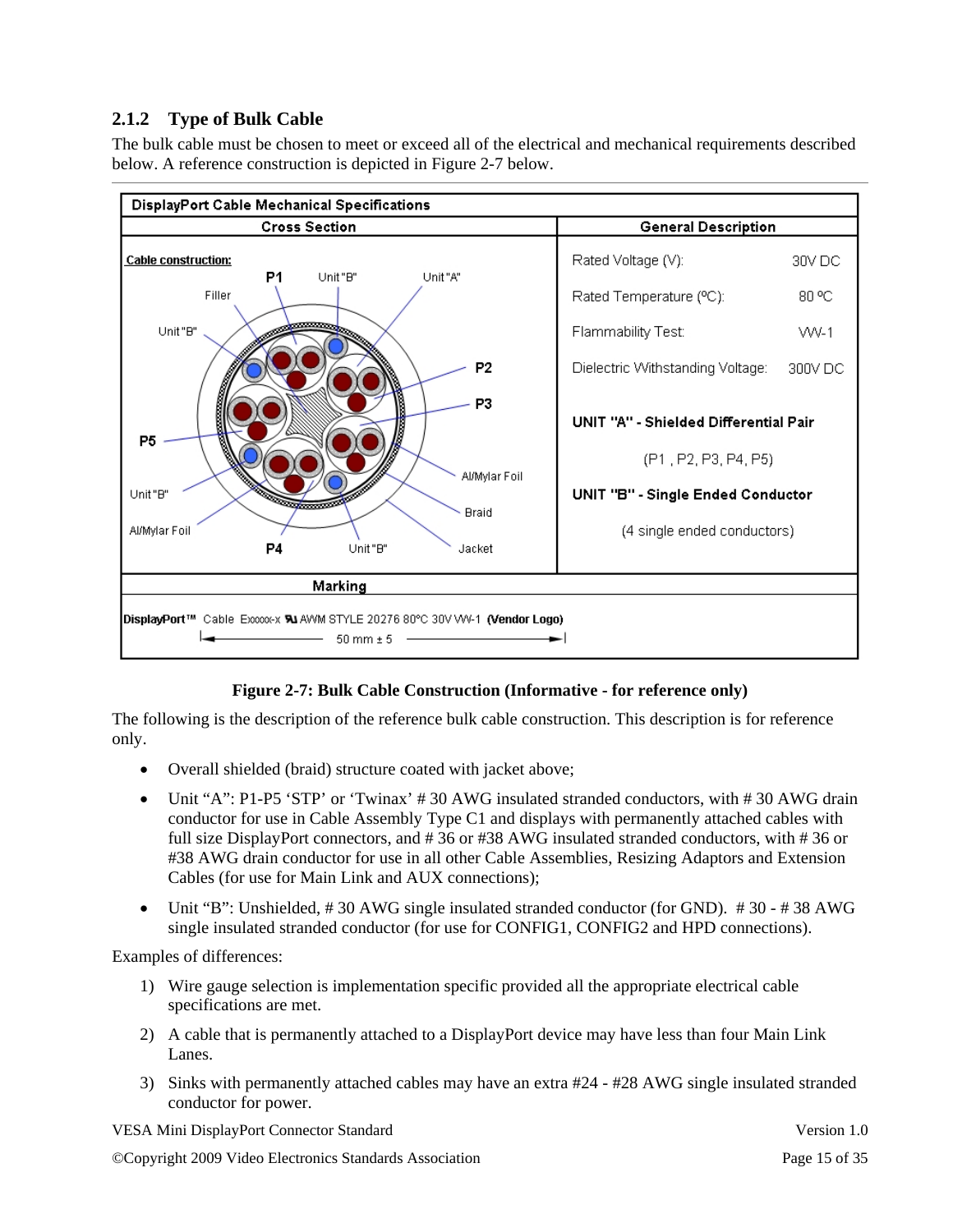- 4) Resizing Adaptors must have a #30 #36 AWG single insulated stranded conductor for power.
- 5) Extension Cables must carry all four lanes and include a #24 AWG single insulated stranded conductor for power.

#### **2.1.3 Mini DisplayPort External Connector**

The Mini DisplayPort Connector is intended for use as an external connector on source devices where a small form factor connector is advantageous.

#### *2.1.3.1 Mini DisplayPort Connector Pin Assignment*

Table 2-1 shows the Source side pin assignments of the Mini DisplayPort connector.

|                      |                              | Table 2-1; Source-Slue Milli Display Fort Connector Fill Assignment |  |                      |                      |                        |  |  |  |  |  |  |
|----------------------|------------------------------|---------------------------------------------------------------------|--|----------------------|----------------------|------------------------|--|--|--|--|--|--|
|                      | <b>Top Row</b>               |                                                                     |  | <b>Bottom Row</b>    |                      |                        |  |  |  |  |  |  |
| Pin<br><b>Number</b> | <b>Signal</b><br><b>Type</b> | <b>Pin Name</b>                                                     |  | Pin<br><b>Number</b> | <b>Signal Type</b>   | <b>Pin Name</b>        |  |  |  |  |  |  |
| 1                    | <b>GND</b>                   | <b>GND</b>                                                          |  | $\mathbf{2}$         | In                   | <b>Hot Plug Detect</b> |  |  |  |  |  |  |
| 3                    | Out                          | $ML$ Lane $0(p)$                                                    |  | 4                    | CONFIG (see note 1)  | <b>CONFIG1</b>         |  |  |  |  |  |  |
| 5                    | Out                          | $ML$ Lane $0(n)$                                                    |  | 6                    | CONFIG (see note 1)  | <b>CONFIG2</b>         |  |  |  |  |  |  |
| 7                    | <b>GND</b>                   | <b>GND</b>                                                          |  | 8                    | <b>GND</b>           | <b>GND</b>             |  |  |  |  |  |  |
| 9                    | Out                          | $ML$ Lane 1 (p)                                                     |  | 10                   | Out                  | $ML$ Lane $3(p)$       |  |  |  |  |  |  |
| 11                   | Out                          | $ML$ Lane 1 (n)                                                     |  | 12                   | Out                  | $ML$ Lane $3(n)$       |  |  |  |  |  |  |
| 13                   | <b>GND</b>                   | <b>GND</b>                                                          |  | 14                   | <b>GND</b>           | <b>GND</b>             |  |  |  |  |  |  |
| 15                   | Out                          | $ML$ Lane $2(p)$                                                    |  | 16                   | $\rm LO$             | <b>AUX_CH</b> (p)      |  |  |  |  |  |  |
| 17                   | Out                          | $ML$ Lane $2(n)$                                                    |  | 18                   | $\rm LO$             | <b>AUX_CH</b> (n)      |  |  |  |  |  |  |
| 19                   | <b>GND</b>                   | <b>GND</b>                                                          |  | 20                   | PWR Out (see note 2) | <b>DP PWR</b>          |  |  |  |  |  |  |

**Table 2-1: Source-Side Mini DisplayPort Connector Pin Assignment** 

#### **Notes:**

- 1) Pins 4 and 6 must be connected to ground through a pull-down device. External devices and cable assemblies must be designed to not rely on a low impedance ground path from these pins.
- 2) Pin 20, PWR Out, must provide  $+3.3V<sub>+/-</sub>10%$  with a maximum current of 500 mA and a minimum power capability of 1.5 watts.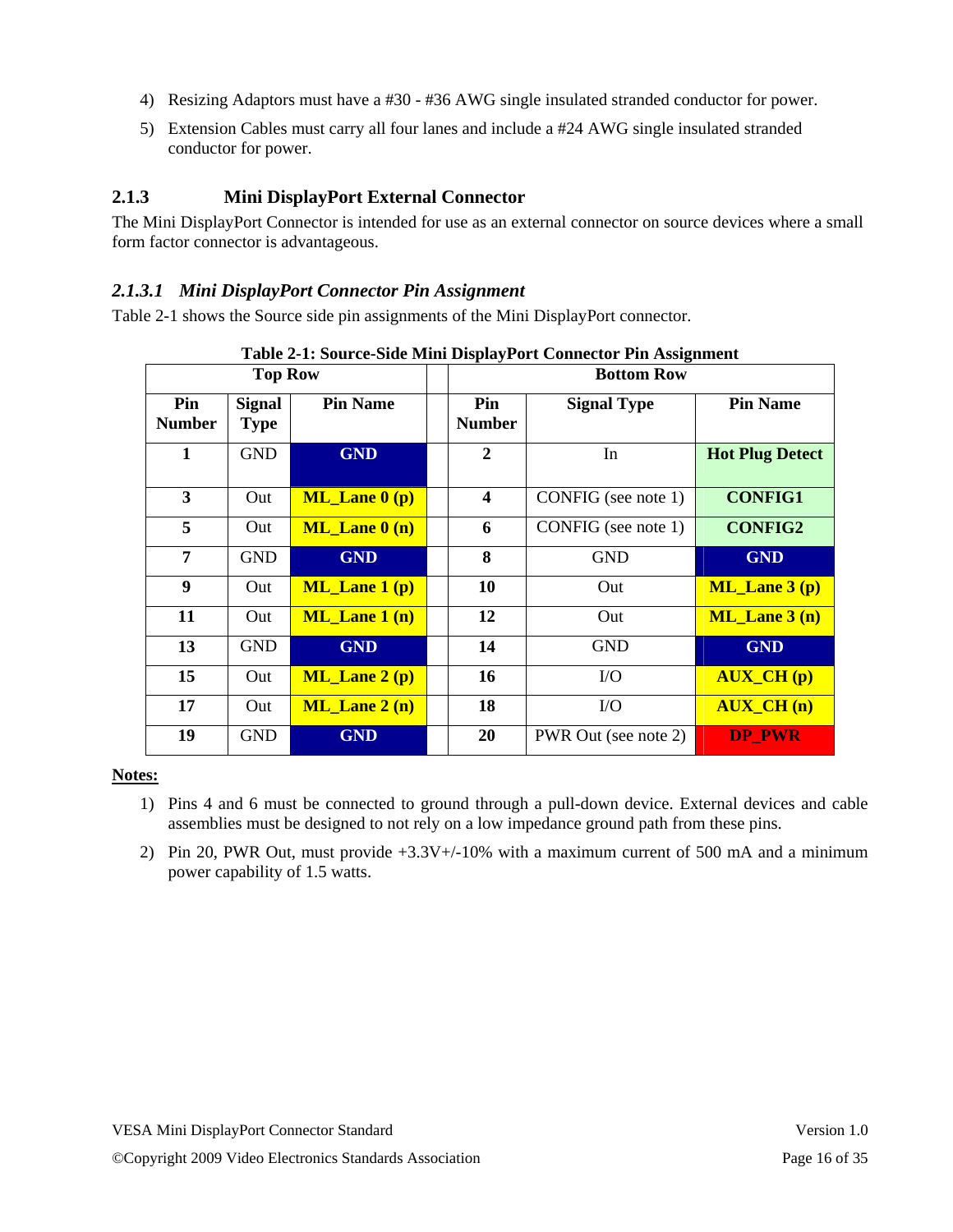It is recommended that sink devices should use the full size DisplayPort connector. However, if a sink device implements the Mini DisplayPort connector, then it must use the pinout specified in Table 2-2.

|                      | <b>Top Row</b>               |                  | <b>Bottom Row</b> |                         |                      |                        |  |  |
|----------------------|------------------------------|------------------|-------------------|-------------------------|----------------------|------------------------|--|--|
| Pin<br><b>Number</b> | <b>Signal</b><br><b>Type</b> | <b>Pin Name</b>  |                   | Pin<br><b>Number</b>    | <b>Signal Type</b>   | <b>Pin Name</b>        |  |  |
| $\mathbf{1}$         | <b>GND</b>                   | <b>GND</b>       |                   | $\mathbf{2}$            | Out                  | <b>Hot Plug Detect</b> |  |  |
| 3                    | In                           | $ML$ Lane $3(n)$ |                   | $\overline{\mathbf{4}}$ | CONFIG (see note 1)  | <b>CONFIG1</b>         |  |  |
| 5                    | In                           | ML Lane $3(p)$   |                   | 6                       | CONFIG (see note 1)  | <b>CONFIG2</b>         |  |  |
| 7                    | <b>GND</b>                   | <b>GND</b>       |                   | 8                       | <b>GND</b>           | <b>GND</b>             |  |  |
| 9                    | In                           | $ML$ Lane $2(n)$ |                   | 10                      | In                   | $ML$ Lane $0(n)$       |  |  |
| 11                   | In                           | $ML$ Lane $2(p)$ |                   | 12                      | In                   | $ML$ Lane $0(p)$       |  |  |
| 13                   | <b>GND</b>                   | <b>GND</b>       |                   | 14                      | <b>GND</b>           | <b>GND</b>             |  |  |
| 15                   | In                           | $ML$ Lane 1 (n)  |                   | 16                      | $\rm LO$             | $AUX_CH(p)$            |  |  |
| 17                   | In                           | $ML$ Lane $1(p)$ |                   | 18                      | I/O                  | <b>AUX CH(n)</b>       |  |  |
| 19                   | <b>GND</b>                   | <b>GND</b>       |                   | 20                      | PWR Out (see note 2) | <b>DP PWR</b>          |  |  |

**Table 2-2: Sink-Side Mini DisplayPort Connector Pin Assignment** 

**Notes:**

- 1) Pins 4 and 6 must be connected to ground through a pull-down device. External devices and cable assemblies must be designed to not rely on a low impedance ground path from these pins.
- 2) Pin 20, PWR Out, must provide  $+3.3$  volts  $\pm$  10% with a maximum current of 500 mA and a minimum power capability of 1.5 watts.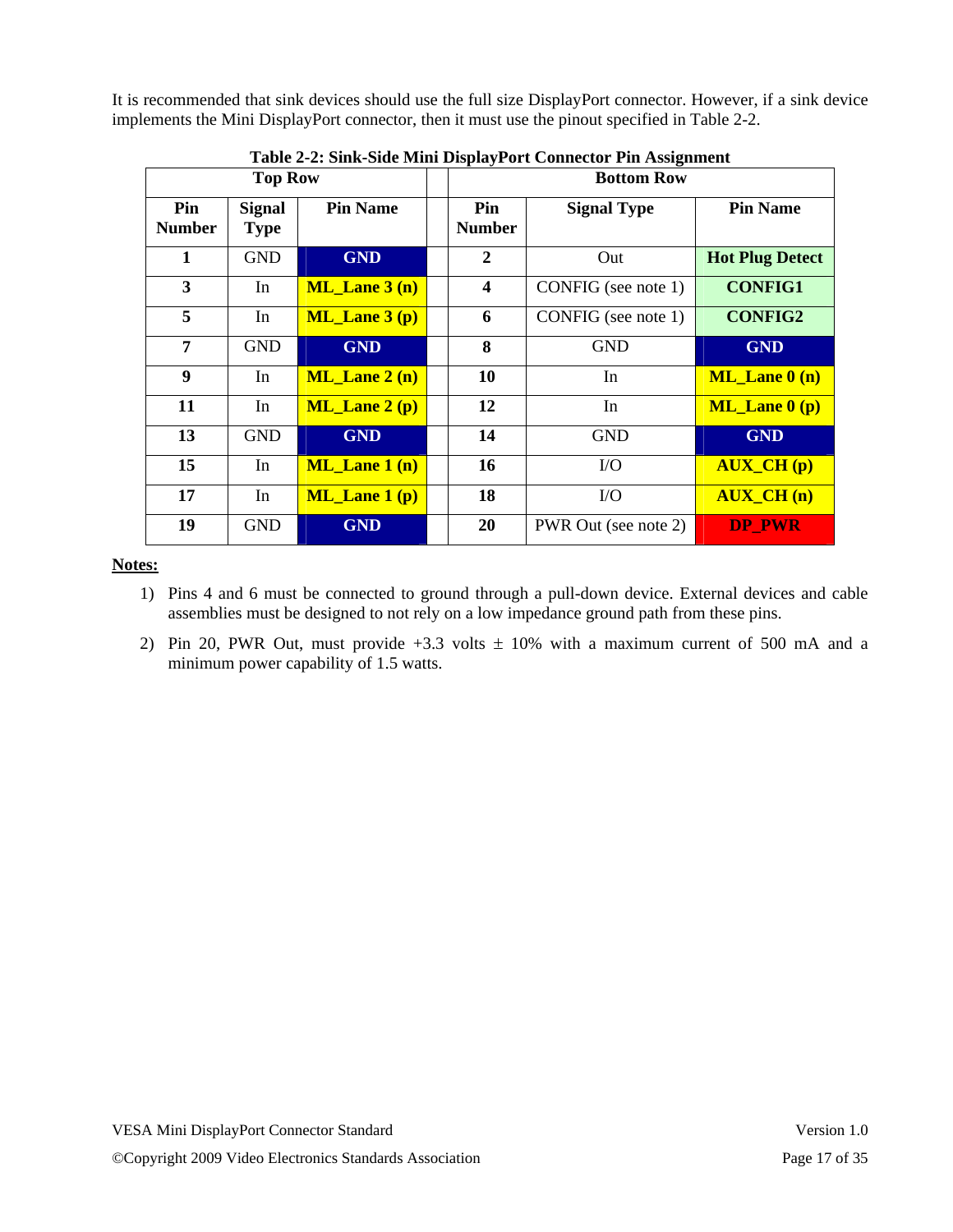A cable assembly may be constructed with a Mini DisplayPort plug at both ends, or a Mini DisplayPort plug at one end and a full size DisplayPort plug at the other end, or a full size DisplayPort plug at both ends. The standard external cable connector assembly must not have a wire on pin 20, DP\_PWR.

|                              | <b>Mini DP Source connector</b> |                         |                         | <b>Mini DP to Mini DP Cable</b><br>assembly |                         |                  | <b>Mini DP Sink connector</b> |                       |
|------------------------------|---------------------------------|-------------------------|-------------------------|---------------------------------------------|-------------------------|------------------|-------------------------------|-----------------------|
| <b>Signal</b><br><b>Type</b> | <b>Pin Name</b>                 | Pin                     | Plug<br>Pin             |                                             | Plug<br>Pin             | Pin              | <b>Pin Name</b>               | Signal<br><b>Type</b> |
| <b>GND</b>                   | <b>GND</b>                      | $\mathbf{1}$            | $\mathbf{1}$            | €                                           | 8                       | 8                | <b>GND</b>                    | <b>GND</b>            |
| Out                          | $ML$ Lane $0(p)$                | 3                       | $\mathbf{3}$            | ⇒<br>€                                      | 12                      | 12               | $ML$ <i>Lane</i> $0(p)$       | In                    |
| Out                          | $ML$ Lane $0(n)$                | $\overline{5}$          | 5                       | ⇒<br>€                                      | 10                      | 10               | ML Lane $0(n)$                | In                    |
| <b>GND</b>                   | <b>GND</b>                      | $\overline{7}$          | $\overline{7}$          | ⇒<br>€                                      | 13                      | 13               | <b>GND</b>                    | <b>GND</b>            |
| Out                          | $ML$ Lane 1 (p)                 | $\boldsymbol{9}$        | 9                       | →                                           | 17                      | 17               | $ML$ Lane 1 (p)               | In                    |
| Out                          | $ML$ Lane 1 (n)                 | 11                      | 11                      | ⇒                                           | 15                      | 15               | $ML$ Lane 1 (n)               | In                    |
| <b>GND</b>                   | <b>GND</b>                      | 13                      | 13                      | $\Rightarrow$                               | $\overline{7}$          | $\overline{7}$   | <b>GND</b>                    | <b>GND</b>            |
| Out                          | $ML$ Lane 2 (p)                 | 15                      | 15                      | ⇒<br>€                                      | 11                      | 11               | $ML$ Lane 2 (p)               | In                    |
| Out                          | ML Lane $2(n)$                  | 17                      | 17                      | ⇒<br>€                                      | $\boldsymbol{9}$        | $\boldsymbol{9}$ | ML Lane $2(n)$                | In                    |
| <b>GND</b>                   | <b>GND</b>                      | 19                      | 19                      | ⇒<br>€                                      | 19                      | 19               | <b>GND</b>                    | <b>GND</b>            |
| In                           | <b>Hot Plug Detect</b>          | $\overline{2}$          | $\overline{2}$          | ⇒<br>€                                      | $\overline{2}$          | $\overline{2}$   | <b>Hot Plug Detect</b>        | Out                   |
| <b>CFG</b>                   | <b>CONFIG1</b>                  | $\overline{\mathbf{4}}$ | $\overline{\mathbf{4}}$ | ⇒                                           | $\overline{\mathbf{4}}$ | 4                | <b>CONFIG1</b>                | CFG                   |
| <b>CFG</b>                   | <b>CONFIG2</b>                  | 6                       | 6                       | ⇒                                           | 6                       | 6                | <b>CONFIG2</b>                | CFG                   |
| <b>GND</b>                   | <b>GND</b>                      | 8                       | 8                       | →<br>€                                      | $\mathbf{1}$            | $\mathbf{1}$     | <b>GND</b>                    | <b>GND</b>            |
| Out                          | $ML$ Lane 3 (p)                 | 10                      | 10                      | ⇒<br>€                                      | 5                       | 5                | $ML$ Lane 3 (p)               | In                    |
| Out                          | $ML$ Lane $3(n)$                | 12                      | 12                      | ≽<br>€                                      | 3                       | 3                | $ML$ Lane $3(n)$              | In                    |
| <b>GND</b>                   | <b>GND</b>                      | 14                      | 14                      | ⇒<br>€                                      | 14                      | 14               | <b>GND</b>                    | <b>GND</b>            |
| $\rm LO$                     | <b>AUX_CH(p)</b>                | 16                      | 16                      | ⇒<br>€                                      | 16                      | 16               | <b>AUX_CH(p)</b>              | $\rm LO$              |
| $\rm LO$                     | <b>AUX CH(n)</b>                | 18                      | 18                      | ⇒<br>€                                      | 18                      | 18               | <b>AUX CH(n)</b>              | ${\rm I/O}$           |
| <b>PWR</b><br>Out            | <b>DP_PWR</b>                   | 20                      | 20                      | (no connection)                             | 20                      | 20               | <b>DP_PWR</b>                 | <b>PWR</b><br>Out     |

Figure 2-8 shows the wiring of an external cable connector assembly when a Mini DisplayPort plug is used at both ends.

**Figure 2-8: Mini DisplayPort Cable Connector Assembly Wiring**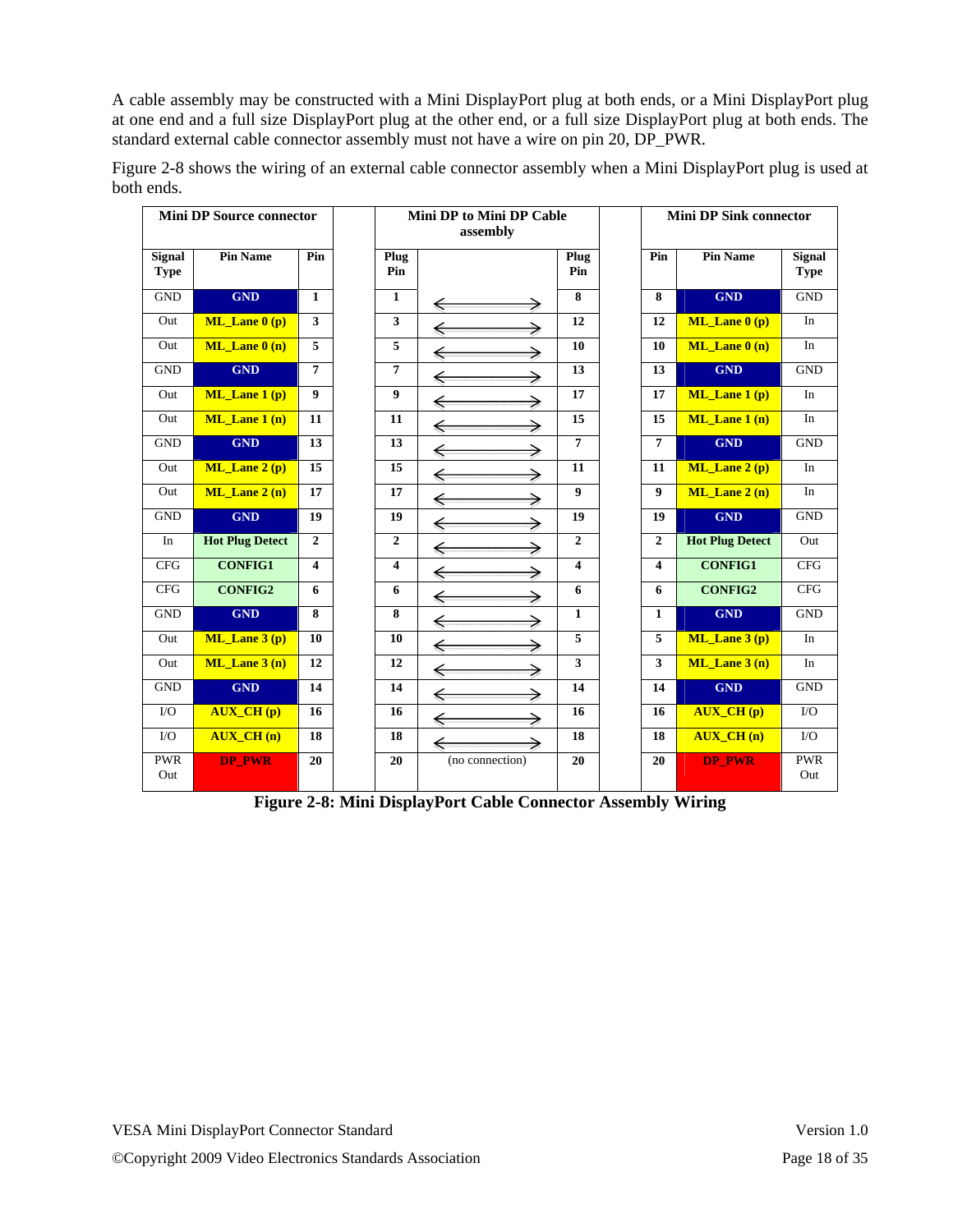| Figure 2-9 and Figure 2-10 show the wiring of an external cable connector assembly when a Mini DisplayPort |
|------------------------------------------------------------------------------------------------------------|
| plug is used at one end and a full size DisplayPort plug is used at the other end.                         |

|                              | <b>Mini DP Source Connector</b> |                         |                | Mini DP to DisplayPort Cable<br><b>Assembly</b> |                         |                | <b>DisplayPort Sink Connector</b> |                              |
|------------------------------|---------------------------------|-------------------------|----------------|-------------------------------------------------|-------------------------|----------------|-----------------------------------|------------------------------|
| <b>Signal</b><br><b>Type</b> | <b>Pin Name</b>                 | Pin                     | Plug<br>Pin    |                                                 | Plug<br>Pin             | Pin            | <b>Pin Name</b>                   | <b>Signal</b><br><b>Type</b> |
| <b>GND</b>                   | <b>GND</b>                      | $\mathbf{1}$            | $\mathbf{1}$   | ⇐<br>⇒                                          | 11                      | 11             | <b>GND</b>                        | <b>GND</b>                   |
| Out                          | $ML$ <i>Lane</i> $0(p)$         | $\mathbf{3}$            | 3              | ⇒<br>€                                          | 12                      | 12             | $ML$ <i>Lane</i> $0(p)$           | In                           |
| Out                          | $ML$ Lane $0(n)$                | $\overline{5}$          | 5              | →<br>€                                          | 10                      | 10             | $ML$ Lane $0(n)$                  | $\rm{In}$                    |
| <b>GND</b>                   | <b>GND</b>                      | $\overline{7}$          | $\overline{7}$ | ⋟                                               | 8                       | 8              | <b>GND</b>                        | <b>GND</b>                   |
| Out                          | $ML$ <i>Lane</i> 1 (p)          | $\boldsymbol{9}$        | 9              | ⋟                                               | $\boldsymbol{9}$        | 9              | $ML$ <i>Lane 1 (p)</i>            | In                           |
| Out                          | $ML$ Lane 1 (n)                 | 11                      | 11             | ⇒                                               | $\overline{7}$          | $\overline{7}$ | ML Lane $1(n)$                    | In                           |
| <b>GND</b>                   | <b>GND</b>                      | 13                      | 13             | →                                               | 5                       | 5              | <b>GND</b>                        | <b>GND</b>                   |
| Out                          | ML_Lane 2 (p)                   | 15                      | 15             | ⇒<br>€                                          | 6                       | 6              | $ML$ Lane 2 (p)                   | In                           |
| Out                          | $ML$ Lane $2(n)$                | 17                      | 17             | ⇒<br>⇐                                          | $\overline{\mathbf{4}}$ | 4              | $ML$ Lane 2 (n)                   | In                           |
| <b>GND</b>                   | <b>GND</b>                      | 19                      | 19             | ⇒<br>€                                          | 19                      | 19             | <b>GND</b>                        | <b>GND</b>                   |
| In                           | <b>Hot Plug Detect</b>          | $\overline{2}$          | $\overline{2}$ | $\Rightarrow$                                   | 18                      | 18             | <b>Hot Plug Detect</b>            | Out                          |
| <b>CFG</b>                   | <b>CONFIG1</b>                  | $\overline{\mathbf{4}}$ | 4              | ⇒                                               | 13                      | 13             | <b>CONFIG1</b>                    | <b>CFG</b>                   |
| <b>CFG</b>                   | <b>CONFIG2</b>                  | 6                       | 6              | ⇒                                               | 14                      | 14             | <b>CONFIG2</b>                    | <b>CFG</b>                   |
| <b>GND</b>                   | <b>GND</b>                      | 8                       | 8              | ⇒                                               | $\overline{2}$          | $\overline{2}$ | <b>GND</b>                        | <b>GND</b>                   |
| Out                          | $ML$ Lane $3(p)$                | 10                      | 10             | ⇒<br>€                                          | 3                       | 3              | $ML$ Lane $3(p)$                  | In                           |
| Out                          | ML Lane $3(n)$                  | 12                      | 12             | ⋟<br>€                                          | $\mathbf{1}$            | $\mathbf{1}$   | ML Lane $3(n)$                    | In                           |
| <b>GND</b>                   | <b>GND</b>                      | 14                      | 14             | ⇒<br>€                                          | 16                      | 16             | <b>GND</b>                        | <b>GND</b>                   |
| $\rm LO$                     | <b>AUX_CH(p)</b>                | 16                      | 16             | →                                               | 15                      | 15             | <b>AUX_CH(p)</b>                  | $\rm LO$                     |
| $\rm LO$                     | <b>AUX CH(n)</b>                | 18                      | 18             | ⇒                                               | 17                      | 17             | <b>AUX CH(n)</b>                  | I/O                          |
| <b>PWR</b><br>Out            | <b>DP_PWR</b>                   | 20                      | 20             | (no connection)                                 | 20                      | 20             | <b>DP PWR</b>                     | <b>PWR</b><br>Out            |

**Figure 2-9: Mini DisplayPort to DisplayPort Cable Connector Assembly Wiring**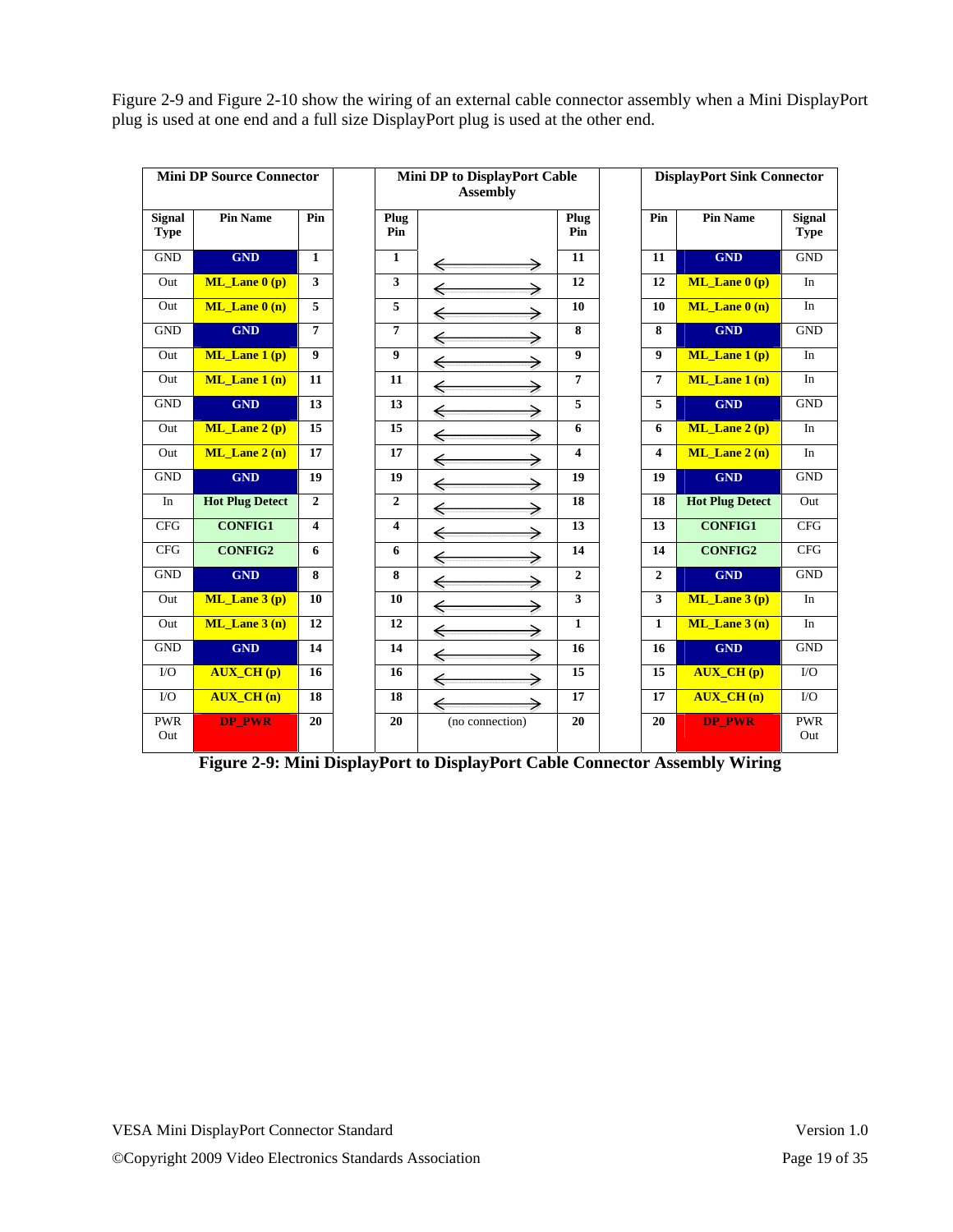| <b>DisplayPort Source</b><br><b>Connector</b> |                         | <b>DisplayPort to Mini DP Cable</b><br><b>Assembly</b> |                  |                 | <b>Mini DP Sink Connector</b> |                  |                        |                              |
|-----------------------------------------------|-------------------------|--------------------------------------------------------|------------------|-----------------|-------------------------------|------------------|------------------------|------------------------------|
| <b>Signal</b><br><b>Type</b>                  | <b>Pin Name</b>         | Pin                                                    | Plug<br>Pin      |                 | Plug<br>Pin                   | Pin              | <b>Pin Name</b>        | <b>Signal</b><br><b>Type</b> |
| <b>GND</b>                                    | <b>GND</b>              | $\mathbf{2}$                                           | $\overline{2}$   | ⇐               | 8                             | 8                | <b>GND</b>             | <b>GND</b>                   |
| Out                                           | $ML$ Lane $0(p)$        | $\mathbf{1}$                                           | $\mathbf{1}$     | €               | 12                            | 12               | ML Lane $0(p)$         | In                           |
| Out                                           | $ML$ <i>Lane</i> $0(n)$ | 3                                                      | 3                | ←               | 10                            | 10               | $ML$ Lane $0(n)$       | In                           |
| <b>GND</b>                                    | <b>GND</b>              | 5                                                      | 5                | ⇒               | 13                            | 13               | <b>GND</b>             | <b>GND</b>                   |
| Out                                           | $ML$ Lane 1 (p)         | $\overline{\mathbf{4}}$                                | 4                | ⋟               | 17                            | 17               | $ML$ Lane 1 (p)        | In                           |
| Out                                           | $ML$ Lane 1 (n)         | 6                                                      | 6                | ⇒               | 15                            | 15               | $ML$ Lane 1 (n)        | In                           |
| <b>GND</b>                                    | <b>GND</b>              | 8                                                      | 8                |                 | $\overline{7}$                | $\overline{7}$   | <b>GND</b>             | <b>GND</b>                   |
| Out                                           | $ML$ Lane 2 (p)         | $\overline{7}$                                         | $\overline{7}$   | ⇒               | 11                            | 11               | $ML$ Lane 2 (p)        | In                           |
| Out                                           | $ML$ Lane $2(n)$        | $\boldsymbol{9}$                                       | $\boldsymbol{9}$ | ⇒<br>⇐          | $\overline{9}$                | $\boldsymbol{9}$ | $ML$ Lane $2(n)$       | In                           |
| <b>GND</b>                                    | <b>GND</b>              | 19                                                     | 19               | ⋟<br>€          | 19                            | 19               | <b>GND</b>             | <b>GND</b>                   |
| In                                            | <b>Hot Plug Detect</b>  | 18                                                     | 18               | ⋟<br>€          | $\mathbf{2}$                  | $\overline{2}$   | <b>Hot Plug Detect</b> | Out                          |
| <b>CFG</b>                                    | <b>CONFIG1</b>          | 13                                                     | 13               | ⇒               | $\overline{\mathbf{4}}$       | 4                | <b>CONFIG1</b>         | <b>CFG</b>                   |
| <b>CFG</b>                                    | <b>CONFIG2</b>          | 14                                                     | 14               | ⋟               | 6                             | 6                | <b>CONFIG2</b>         | <b>CFG</b>                   |
| <b>GND</b>                                    | <b>GND</b>              | 11                                                     | 11               |                 | $\mathbf{1}$                  | $\mathbf{1}$     | <b>GND</b>             | <b>GND</b>                   |
| Out                                           | $ML$ Lane 3 (p)         | 10                                                     | 10               | ⇒               | 5                             | 5                | $ML$ Lane 3 (p)        | In                           |
| Out                                           | ML Lane $3(n)$          | 12                                                     | 12               | ⇒               | 3                             | 3                | ML Lane $3(n)$         | In                           |
| <b>GND</b>                                    | <b>GND</b>              | 16                                                     | 16               | ⇒               | 14                            | 14               | <b>GND</b>             | <b>GND</b>                   |
| $\rm LO$                                      | <b>AUX_CH(p)</b>        | 15                                                     | 15               | ⇒<br>€          | 16                            | 16               | <b>AUX_CH</b> (p)      | $\rm LO$                     |
| $\rm LO$                                      | <b>AUX CH(n)</b>        | 17                                                     | 17               | ⇒               | 18                            | 18               | <b>AUX CH(n)</b>       | I/O                          |
| <b>PWR</b><br>Out                             | <b>DP_PWR</b>           | 20                                                     | 20               | (no connection) | 20                            | 20               | <b>DP_PWR</b>          | <b>PWR</b><br>Out            |

**Figure 2-10: DisplayPort to Mini DisplayPort Cable Connector Assembly Wiring**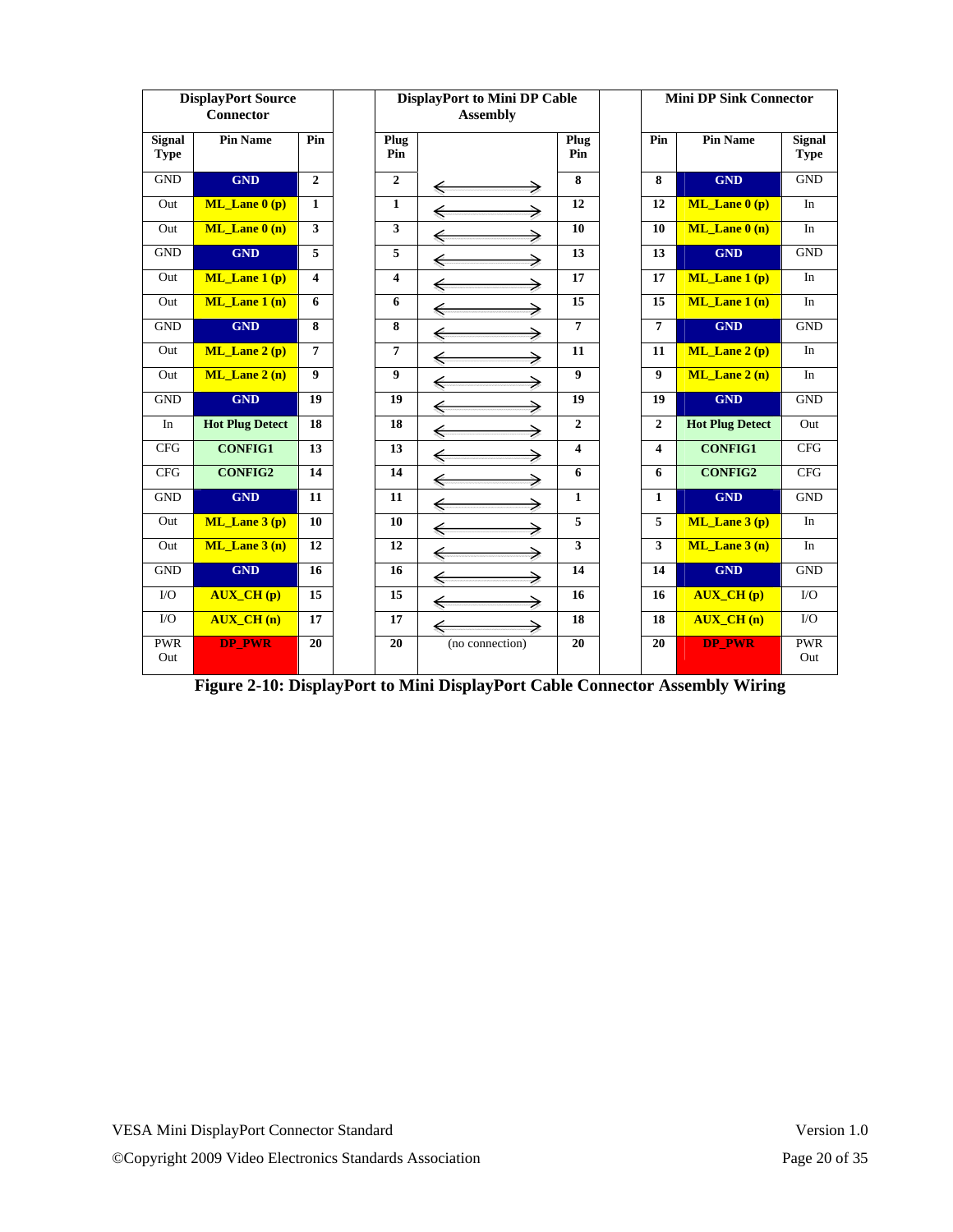A Resizing Adaptor may be constructed with a Mini DisplayPort plug at one end and a DisplayPort connector at the other end. Such an adaptor must carry all 20 signals (including DP\_PWR) and must make the signal connections so that the mini DisplayPort plug adapts to a full size DisplayPort connector. Figure 2-11 shows the wiring of a passive adaptor with a Mini DisplayPort plug at one end and a DisplayPort connector at the other end.

| <b>Mini DP Source Connector</b> |                         |                | Mini DP to DisplayPort Adaptor |                   |                         | <b>DisplayPort Cable Plug</b> |                         |                              |
|---------------------------------|-------------------------|----------------|--------------------------------|-------------------|-------------------------|-------------------------------|-------------------------|------------------------------|
| <b>Signal</b><br><b>Type</b>    | <b>Pin Name</b>         | Pin            | Plug<br>Pin                    |                   | Conn<br>-ector<br>Pin   | Pin                           | <b>Pin Name</b>         | <b>Signal</b><br><b>Type</b> |
| <b>GND</b>                      | <b>GND</b>              | $\mathbf{1}$   | $\mathbf{1}$                   | ⇐                 | $\overline{2}$          | $\overline{2}$                | <b>GND</b>              | <b>GND</b>                   |
| Out                             | $ML$ <i>Lane</i> $0(p)$ | 3 <sup>1</sup> | $\overline{\mathbf{3}}$        | $\Leftarrow$      | $\mathbf{1}$            | $\mathbf{1}$                  | $ML$ <i>Lane</i> $0(p)$ | In                           |
| Out                             | $ML$ Lane $0(n)$        | 5              | 5                              | €                 | $\overline{\mathbf{3}}$ | $\overline{\mathbf{3}}$       | $ML$ Lane $0(n)$        | In                           |
| <b>GND</b>                      | <b>GND</b>              | $\overline{7}$ | $\overline{7}$                 | ⋟<br>€            | 5                       | 5                             | <b>GND</b>              | <b>GND</b>                   |
| Out                             | $ML$ Lane 1 (p)         | 9 <sup>°</sup> | 9                              | ⇒<br>€            | $\overline{4}$          | $\overline{\mathbf{4}}$       | ML_Lane 1 (p)           | In                           |
| Out                             | $ML$ Lane 1 (n)         | 11             | 11                             | →<br>€            | 6                       | 6                             | $ML$ Lane 1 (n)         | In                           |
| <b>GND</b>                      | <b>GND</b>              | 13             | 13                             | ⇒<br>$\Leftarrow$ | $\overline{\mathbf{8}}$ | 8                             | <b>GND</b>              | <b>GND</b>                   |
| Out                             | $ML$ Lane $2(p)$        | 15             | 15                             | ⇒                 | $\overline{7}$          | $\overline{7}$                | ML Lane $2(p)$          | In                           |
| Out                             | ML Lane $2(n)$          | 17             | 17                             | ⇒<br>€            | 9                       | $\boldsymbol{9}$              | $ML$ Lane $2(n)$        | In                           |
| <b>GND</b>                      | <b>GND</b>              | 19             | 19                             | ⇒<br>€            | 19                      | 19                            | <b>GND</b>              | <b>GND</b>                   |
| In                              | <b>Hot Plug Detect</b>  | $\overline{2}$ | $\overline{2}$                 | ⇒<br>←            | 18                      | 18                            | <b>Hot Plug Detect</b>  | Out                          |
| <b>CFG</b>                      | <b>CONFIG1</b>          | 4              | 4                              | ⇐<br>⇒            | 13                      | 13                            | <b>CONFIG1</b>          | <b>CFG</b>                   |
| CFG                             | <b>CONFIG2</b>          | 6              | 6                              | $\Leftarrow$<br>⇒ | $\overline{14}$         | 14                            | <b>CONFIG2</b>          | CFG                          |
| <b>GND</b>                      | <b>GND</b>              | 8              | 8                              |                   | 11                      | 11                            | <b>GND</b>              | <b>GND</b>                   |
| Out                             | $ML$ Lane 3 (p)         | 10             | 10                             | ⇒                 | 10                      | 10                            | $ML$ Lane 3 (p)         | In                           |
| Out                             | $ML$ Lane $3(n)$        | 12             | 12                             | ⇒                 | 12                      | 12                            | ML Lane $3(n)$          | In                           |
| <b>GND</b>                      | <b>GND</b>              | 14             | 14                             | ⋟                 | 16                      | 16                            | <b>GND</b>              | <b>GND</b>                   |
| $\rm LO$                        | <b>AUX_CH(p)</b>        | 16             | 16                             | →                 | 15                      | 15                            | <b>AUX_CH</b> (p)       | $\rm LO$                     |
| $\rm LO$                        | <b>AUX CH(n)</b>        | 18             | 18                             | ⇒                 | 17                      | 17                            | <b>AUX CH(n)</b>        | $\rm LO$                     |
| <b>PWR</b><br>Out               | <b>DP PWR</b>           | 20             | 20                             | ⇒                 | 20                      | 20                            | <b>DP PWR</b>           | <b>PWR</b><br>Out            |

**Figure 2-11: Mini DisplayPort to DisplayPort Adaptor Wiring**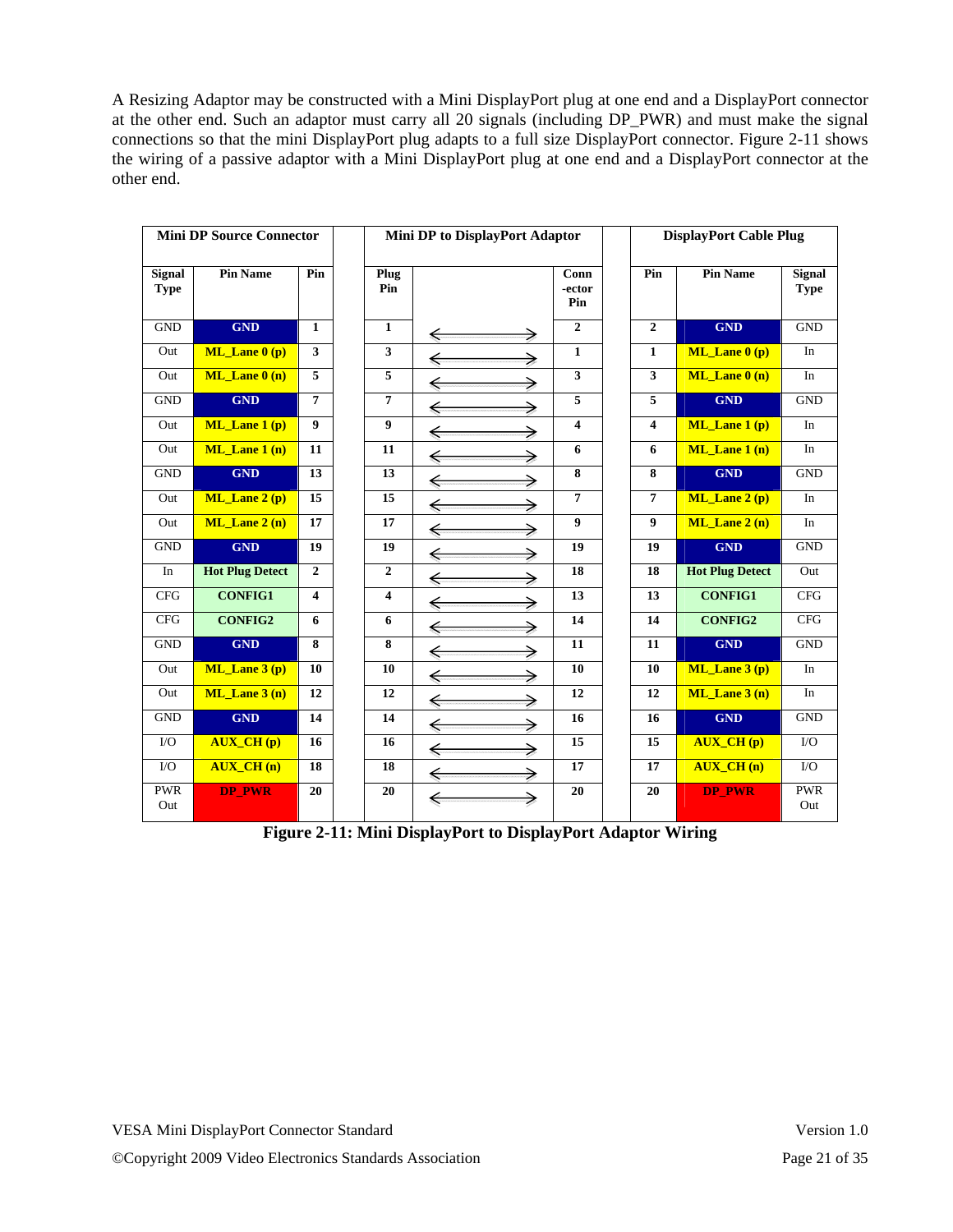A Resizing Adaptor may be constructed with a DisplayPort plug at one end and a Mini DisplayPort connector at the other end. Such an adaptor must carry all 20 signals (including DP\_PWR) and must make the signal connections so that the full size DisplayPort plug adapts to a mini DisplayPort connector. Figure 2-12 shows the wiring of a passive adaptor with a DisplayPort plug at one end and a Mini DisplayPort connector at the other end.

|                              | <b>DisplayPort Source</b><br>Connector |                         |  | <b>DisplayPort to Mini DP Cable</b><br><b>Adaptor</b> |        |                         |                         | <b>Mini DP Cable Plug</b>                             |                              |  |
|------------------------------|----------------------------------------|-------------------------|--|-------------------------------------------------------|--------|-------------------------|-------------------------|-------------------------------------------------------|------------------------------|--|
|                              |                                        |                         |  |                                                       |        |                         |                         |                                                       |                              |  |
| <b>Signal</b><br><b>Type</b> | <b>Pin Name</b>                        | Pin                     |  | Plug<br>Pin                                           |        | Conn-<br>ector<br>Pin   | Pin                     | <b>Pin Name</b>                                       | <b>Signal</b><br><b>Type</b> |  |
| <b>GND</b>                   | <b>GND</b>                             | $\mathbf{2}$            |  | $\mathbf{2}$                                          | ⋟      | $\mathbf{1}$            | $\mathbf{1}$            | <b>GND</b>                                            | <b>GND</b>                   |  |
| Out                          | $ML$ Lane $0(p)$                       | $\mathbf{1}$            |  | $\mathbf{1}$                                          | ←      | $\overline{\mathbf{3}}$ | 3                       | $ML$ Lane $0(p)$                                      | In                           |  |
| Out                          | $ML$ Lane $0(n)$                       | $\overline{\mathbf{3}}$ |  | $\mathbf{3}$                                          | ⇒<br>€ | $\overline{5}$          | $\overline{5}$          | $ML$ Lane $0(n)$                                      | In                           |  |
| <b>GND</b>                   | <b>GND</b>                             | 5                       |  | 5                                                     | ⇒      | $\overline{7}$          | $\overline{7}$          | <b>GND</b>                                            | <b>GND</b>                   |  |
| Out                          | $ML$ Lane 1 (p)                        | 4                       |  | $\overline{\mathbf{4}}$                               | ⇒      | $\boldsymbol{9}$        | $\boldsymbol{9}$        | ML_Lane 1 (p)                                         | In                           |  |
| Out                          | $ML$ Lane 1 (n)                        | 6                       |  | 6                                                     | ⇒<br>€ | 11                      | 11                      | $\overline{\text{ML}}$ Lane $\overline{\text{1}}$ (n) | In                           |  |
| <b>GND</b>                   | <b>GND</b>                             | 8                       |  | 8                                                     | ⇒<br>€ | 13                      | 13                      | <b>GND</b>                                            | <b>GND</b>                   |  |
| Out                          | $ML$ Lane $2(p)$                       | 7                       |  | $\overline{7}$                                        | €<br>⋟ | 15                      | 15                      | $ML$ <i>Lane 2 (p)</i>                                | In                           |  |
| Out                          | $ML$ Lane $2(n)$                       | $\overline{9}$          |  | $\boldsymbol{9}$                                      | →<br>€ | $\overline{17}$         | 17                      | $ML$ Lane $2(n)$                                      | In                           |  |
| <b>GND</b>                   | <b>GND</b>                             | 19                      |  | 19                                                    | ⇒      | 19                      | 19                      | <b>GND</b>                                            | <b>GND</b>                   |  |
| In                           | <b>Hot Plug Detect</b>                 | 18                      |  | 18                                                    |        | $\overline{2}$          | $\overline{2}$          | <b>Hot Plug Detect</b>                                | Out                          |  |
| <b>CFG</b>                   | <b>CONFIG1</b>                         | 13                      |  | 13                                                    | →      | $\overline{\mathbf{4}}$ | $\overline{\mathbf{4}}$ | <b>CONFIG1</b>                                        | CFG                          |  |
| <b>CFG</b>                   | <b>CONFIG2</b>                         | 14                      |  | 14                                                    | ⋟      | 6                       | 6                       | <b>CONFIG2</b>                                        | CFG                          |  |
| <b>GND</b>                   | <b>GND</b>                             | $\overline{11}$         |  | 11                                                    | →      | $\overline{\mathbf{8}}$ | 8                       | <b>GND</b>                                            | <b>GND</b>                   |  |
| Out                          | $ML$ <i>Lane</i> $3(p)$                | 10                      |  | 10                                                    | ⇒      | 10                      | 10                      | $ML$ Lane 3 (p)                                       | In                           |  |
| Out                          | ML Lane $3(n)$                         | 12                      |  | 12                                                    | →      | 12                      | 12                      | ML Lane $3(n)$                                        | $\rm{In}$                    |  |
| <b>GND</b>                   | <b>GND</b>                             | 16                      |  | 16                                                    | ⇒      | 14                      | 14                      | <b>GND</b>                                            | <b>GND</b>                   |  |
| $\rm LO$                     | <b>AUX_CH(p)</b>                       | 15                      |  | 15                                                    | ⇒<br>← | 16                      | 16                      | <b>AUX_CH(p)</b>                                      | $\rm LO$                     |  |
| $\rm LO$                     | <b>AUX_CH(n)</b>                       | 17                      |  | 17                                                    | ⇒      | 18                      | 18                      | <b>AUX CH(n)</b>                                      | $\rm LO$                     |  |
| <b>PWR</b><br>Out            | <b>DP_PWR</b>                          | 20                      |  | 20                                                    | ⇒      | 20                      | 20                      | <b>DP_PWR</b>                                         | <b>PWR</b><br>Out            |  |

**Figure 2-12: DisplayPort to Mini DisplayPort Adaptor Wiring**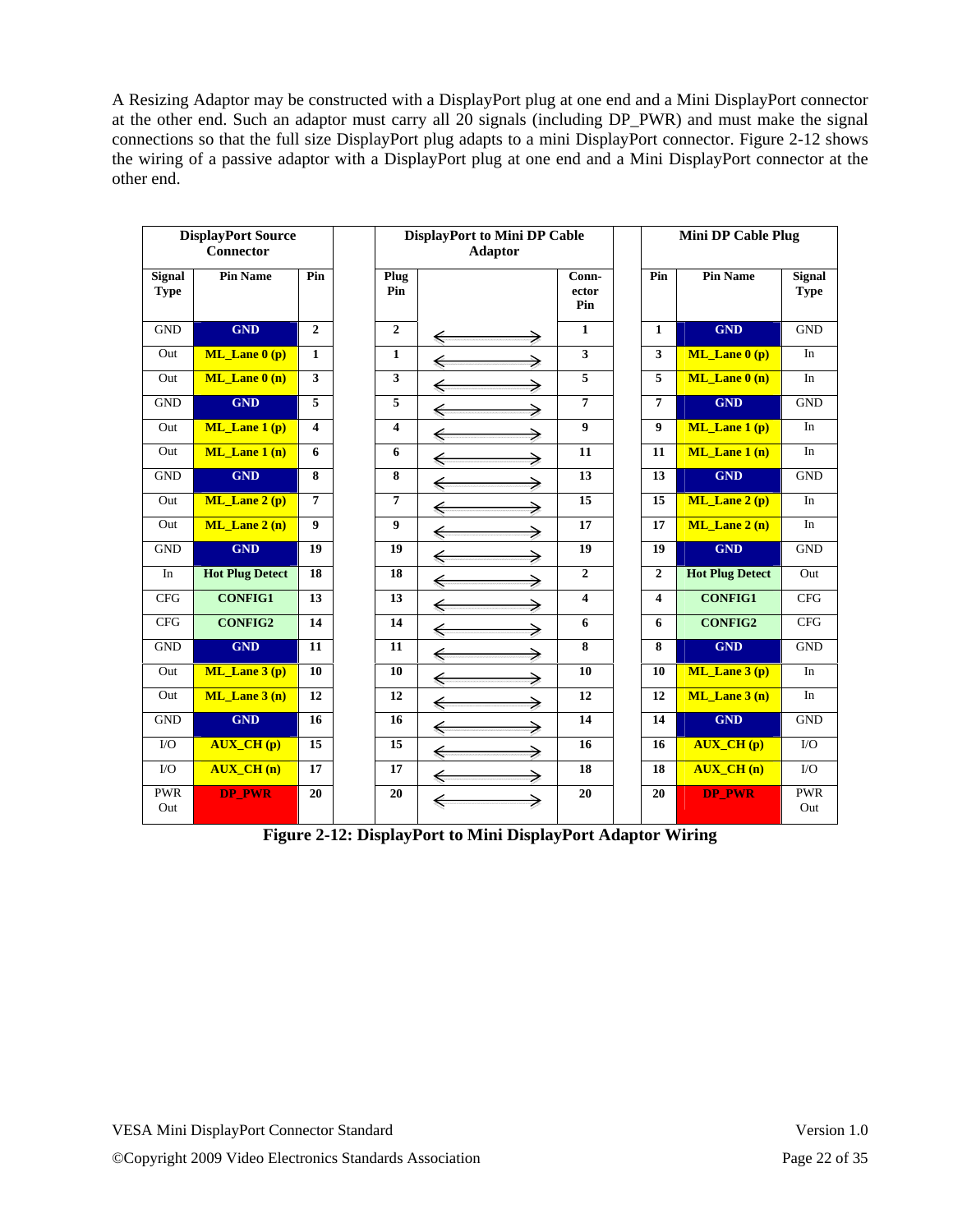An Extender may be constructed with a Mini DisplayPort plug at one end and a Mini DisplayPort connector at the other end. Such an adaptor must carry 20 signals and must make the signal connections so that the mini DisplayPort plug connects to a mini DisplayPort connectorFigure 2-13 shows the wiring of a passive extender with a Mini DisplayPort plug at one end and a Mini DisplayPort connector at the other end.

| <b>Mini DP Source Connector</b> |                        |                         | Mini DP Plug to Mini DP Connector<br><b>Cable Assembly</b> |        | <b>Mini DP Cable Plug</b> |                         |                        |                              |
|---------------------------------|------------------------|-------------------------|------------------------------------------------------------|--------|---------------------------|-------------------------|------------------------|------------------------------|
| <b>Signal</b><br><b>Type</b>    | <b>Pin Name</b>        | Pin                     | Plug<br>Pin                                                |        | Conn-<br>ector<br>Pin     | Pin                     | <b>Pin Name</b>        | <b>Signal</b><br><b>Type</b> |
| <b>GND</b>                      | <b>GND</b>             | $\mathbf{1}$            | $\mathbf{1}$                                               | €      | $\mathbf{1}$              | $\mathbf{1}$            | <b>GND</b>             | <b>GND</b>                   |
| Out                             | $ML$ Lane $0(p)$       | $\mathbf{3}$            | $\overline{\mathbf{3}}$                                    | €      | $\overline{\mathbf{3}}$   | 3                       | $ML$ Lane $0(p)$       | In                           |
| Out                             | $ML$ Lane $0(n)$       | 5                       | 5                                                          |        | 5                         | 5                       | $ML$ Lane $0(n)$       | In                           |
| <b>GND</b>                      | <b>GND</b>             | $\overline{7}$          | 7                                                          |        | $\overline{7}$            | $\overline{7}$          | <b>GND</b>             | <b>GND</b>                   |
| Out                             | $ML$ Lane 1 (p)        | $\boldsymbol{9}$        | 9                                                          | €      | 9                         | $\boldsymbol{9}$        | $ML$ Lane 1 (p)        | In                           |
| Out                             | $ML$ Lane 1 (n)        | 11                      | 11                                                         |        | 11                        | 11                      | $ML$ Lane 1 (n)        | $\rm{In}$                    |
| <b>GND</b>                      | <b>GND</b>             | 13                      | 13                                                         | €      | 13                        | 13                      | <b>GND</b>             | <b>GND</b>                   |
| Out                             | $ML$ Lane $2(p)$       | 15                      | 15                                                         |        | 15                        | 15                      | ML_Lane 2 (p)          | In                           |
| Out                             | ML Lane $2(n)$         | 17                      | 17                                                         |        | 17                        | 17                      | ML Lane $2(n)$         | In                           |
| <b>GND</b>                      | <b>GND</b>             | 19                      | 19                                                         |        | 19                        | 19                      | <b>GND</b>             | <b>GND</b>                   |
| In                              | <b>Hot Plug Detect</b> | $\overline{2}$          | $\overline{2}$                                             |        | $\mathbf{2}$              | $\mathbf{2}$            | <b>Hot Plug Detect</b> | Out                          |
| CFG                             | <b>CONFIG1</b>         | $\overline{\mathbf{4}}$ | $\overline{\mathbf{4}}$                                    |        | $\overline{\mathbf{4}}$   | $\overline{\mathbf{4}}$ | <b>CONFIG1</b>         | CFG                          |
| <b>CFG</b>                      | <b>CONFIG2</b>         | 6                       | 6                                                          |        | 6                         | 6                       | <b>CONFIG2</b>         | <b>CFG</b>                   |
| <b>GND</b>                      | <b>GND</b>             | 8                       | 8                                                          |        | 8                         | 8                       | <b>GND</b>             | <b>GND</b>                   |
| Out                             | ML Lane $3(p)$         | 10                      | 10                                                         |        | 10                        | 10                      | ML Lane $3(p)$         | In                           |
| Out                             | ML Lane $3(n)$         | 12                      | 12                                                         | →<br>⇐ | 12                        | 12                      | ML Lane $3(n)$         | In                           |
| <b>GND</b>                      | <b>GND</b>             | 14                      | 14                                                         | ⇒<br>← | 14                        | 14                      | <b>GND</b>             | <b>GND</b>                   |
| $\rm LO$                        | <b>AUX_CH(p)</b>       | 16                      | 16                                                         | →<br>⇐ | 16                        | 16                      | <b>AUX CH(p)</b>       | I/O                          |
| $\rm LO$                        | <b>AUX_CH(n)</b>       | 18                      | 18                                                         |        | 18                        | 18                      | <b>AUX CH(n)</b>       | I/O                          |
| <b>PWR</b><br>Out               | <b>DP PWR</b>          | 20                      | 20                                                         |        | 20                        | 20                      | <b>DP PWR</b>          | <b>PWR</b><br>Out            |

**Figure 2-13: Mini DisplayPort Cable Extender Wiring**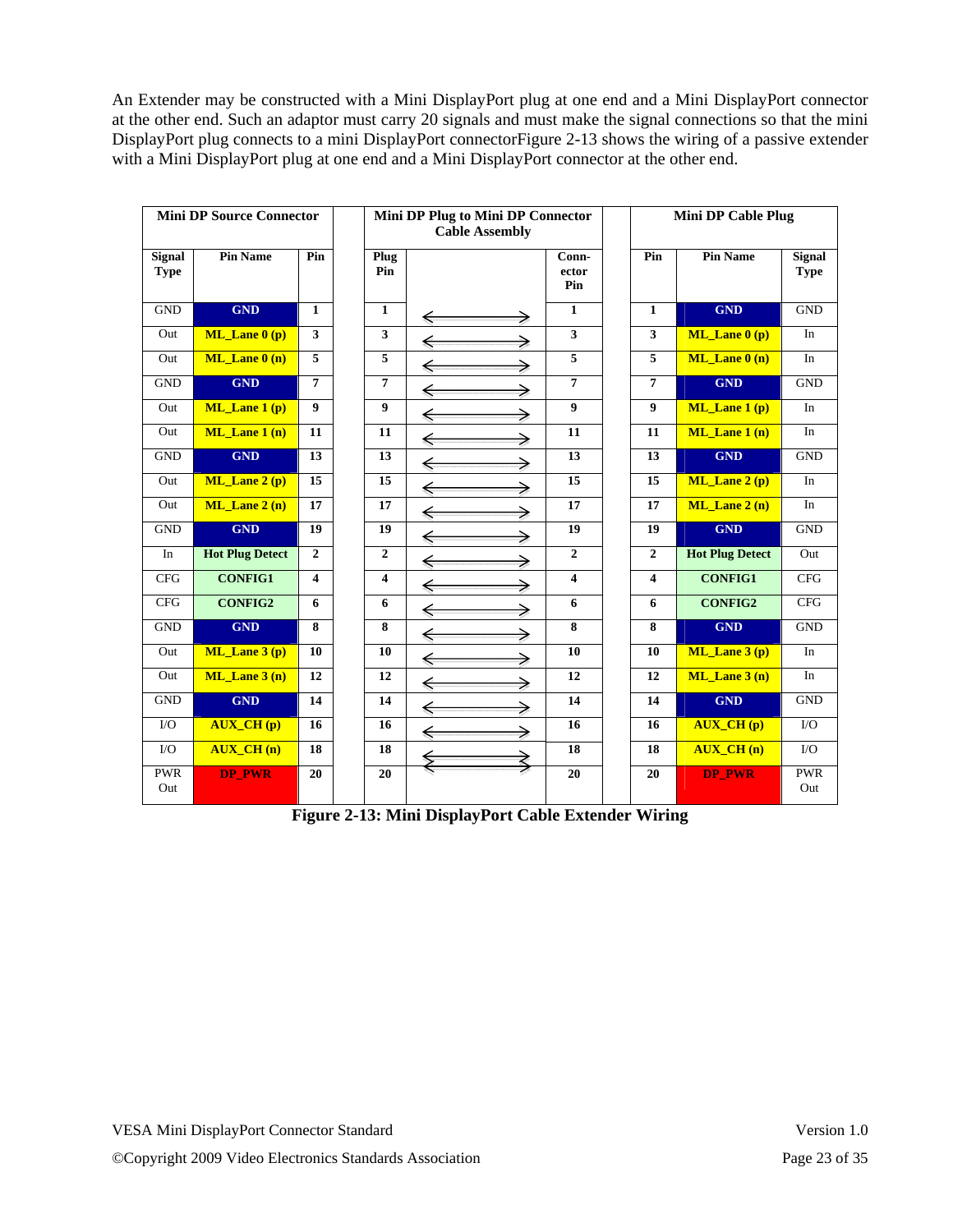#### *2.1.3.2 Mini DisplayPort Connector Mechanical Performance Requirements*

Table 2-3 below shows the mechanical performance requirements for a Mini DisplayPort connector.

| <b>Item</b> | <b>Test Condition</b>                                             |                           | Requirement                   |  |  |  |
|-------------|-------------------------------------------------------------------|---------------------------|-------------------------------|--|--|--|
| Vibration   | Amplitude: 1.52 mm P-P or 147 m/s <sup>2</sup>                    | Appearance                | No Damage                     |  |  |  |
|             | $\{15G\}$                                                         | <b>Contact Resistance</b> | Contact:                      |  |  |  |
|             | Sweep time: 50-2000-50Hz in 20                                    |                           | Change from initial value:    |  |  |  |
|             | minutes.                                                          |                           | $30 \text{ m}\Omega$ maximum. |  |  |  |
|             | Duration: 12 times in each of X, Y, Z<br>axes (Total of 36 times) |                           | Shell Part:                   |  |  |  |
|             | Electrical load: DC 100 mA current must                           |                           | Change from initial value:    |  |  |  |
|             | be conducted during the test.                                     |                           | $50 \text{ m}\Omega$ maximum. |  |  |  |
|             | (ANSI/EIA-364-28 Condition III                                    | Discontinuity             | 1 µs maximum.                 |  |  |  |
|             | Method 5A)                                                        |                           |                               |  |  |  |
| Durability  | Measure contact and shell resistance                              | <b>Contact Resistance</b> | Contact:                      |  |  |  |
|             | after the following.                                              |                           | Change from initial value:    |  |  |  |
|             | Automatic cycling:                                                |                           | $30 \text{ m}\Omega$ maximum. |  |  |  |
|             | 10,000 cycles at $100 \pm 50$ cycles per<br>hour                  |                           | Shell Part:                   |  |  |  |
|             | (ANSI/EIA-364-09)                                                 |                           | Change from initial value:    |  |  |  |
|             |                                                                   |                           | $50 \text{ m}\Omega$ maximum. |  |  |  |
| Insertion / | Insertion and withdrawal speed:                                   | Withdrawal force          | $9.8 N$ {1.0kgf} minimum      |  |  |  |
| Withdrawal  | $25 \text{ mm} / \text{minute}$ .                                 |                           | 39.2 N {4.0kgf} maximum       |  |  |  |
| Force       | (ANSI/EIA-364-13)                                                 | <b>Insertion</b> force    | 44.1 N {4.5kgf} maximum       |  |  |  |
| Cable Flex  | 100 cycles in each of 2 planes.                                   | Discontinuity             | 1 µs maximum.                 |  |  |  |
|             | Dimension:                                                        | Dielectric Withstanding   | Conform to item of            |  |  |  |
|             | $X = 3.7$ x Cable Diameter.                                       | Voltage and Insulation    | dielectric withstanding       |  |  |  |
|             | (ANSI/EIA-364-41, Condition I)                                    | Resistance.               | voltage and insulation        |  |  |  |
|             |                                                                   |                           | resistance                    |  |  |  |

### **Table 2-3: Mini DisplayPort Connector Mechanical Performance Requirements**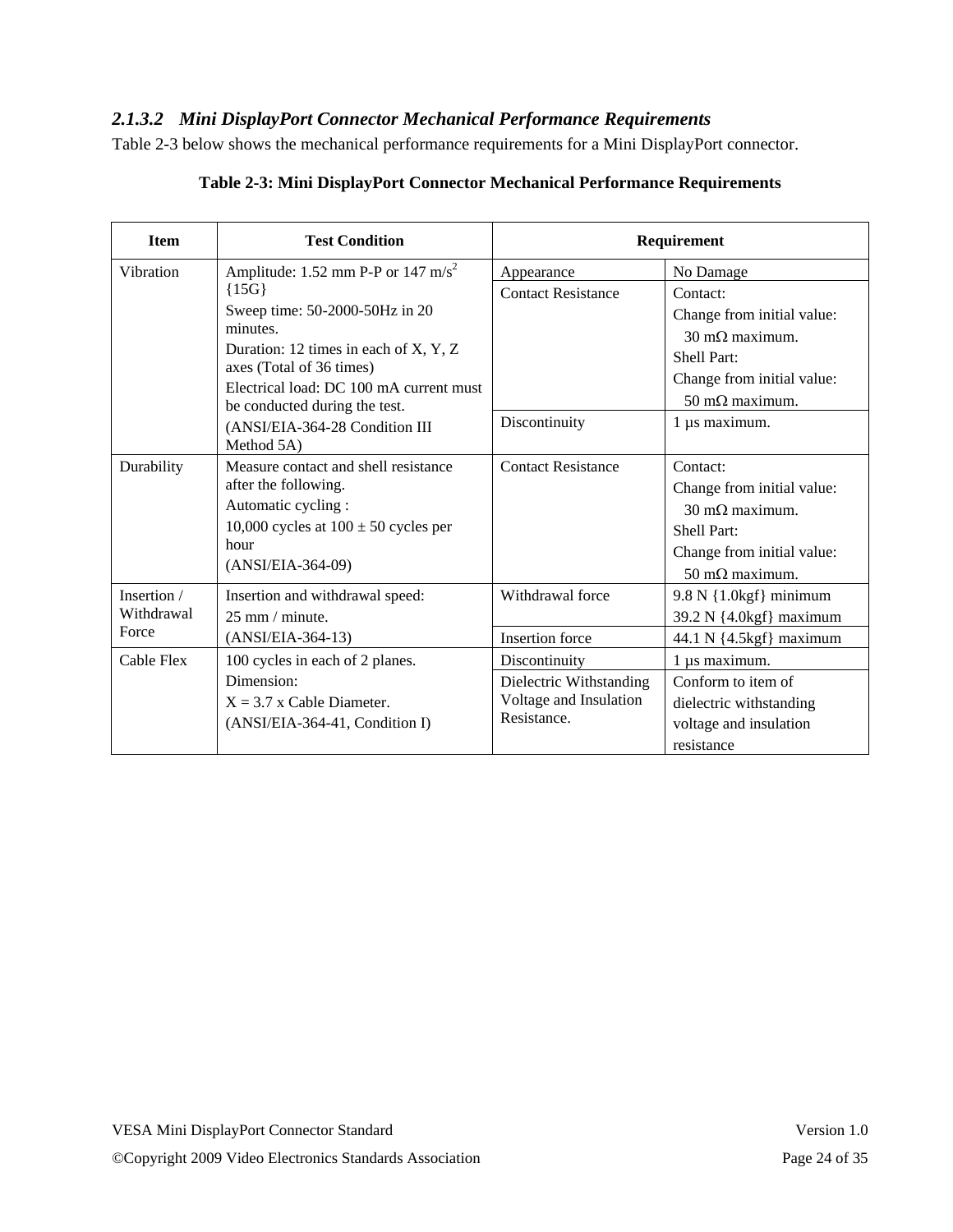### *2.1.3.3 Mini DisplayPort Connector Electrical Performance Requirements*

Table 2-4 below shows the electrical performance requirements for a Mini DisplayPort connector.

| <b>Item</b>                        | <b>Test Condition</b>                                                                                                                                                                               | Requirement                                                                                                                         |
|------------------------------------|-----------------------------------------------------------------------------------------------------------------------------------------------------------------------------------------------------|-------------------------------------------------------------------------------------------------------------------------------------|
| Low Level<br>Contact<br>Resistance | Mated connectors.<br>Contact: measured by dry circuit, 20 mVolts<br>maximum, and 10mA.<br>Shell: measured by open circuit, 5 Volts maximum,<br>100mA. (ANSI/EIA-364-23)                             | Contact:<br>Change from initial value = $30 \text{ m}\Omega$ maximum<br>Shell:<br>Change from initial value = 50 m $\Omega$ maximum |
| <b>Dielectric</b><br>Strength      | Unmated connectors, apply 500 Volts RMS between<br>adjacent terminal and ground. (ANSI/EIA 364-<br>20, Method 301)<br>Mated connector, apply 300 Volts RMS between<br>adjacent terminal and ground. | No Breakdown                                                                                                                        |
| Insulation<br>Resistance           | Unmated connectors, apply 500 Volts DC between<br>adjacent terminal and ground.<br>(ANSI/EIA 364-21, Method 302)                                                                                    | Unmated: $100 \text{ M}\Omega$ minimum                                                                                              |
|                                    | Mated connectors, apply 150 Volts DC between<br>adjacent terminal and ground.                                                                                                                       | Mated: 10 $M\Omega$ minimum                                                                                                         |
| <b>Contact Current</b><br>Rating   | 55 °C, maximum ambient 85 °C, maximum<br>temperature change<br>(ANSI/EIA-364-70,TP-70)                                                                                                              | 0.5 A minimum                                                                                                                       |
| Applied<br><b>Voltage Rating</b>   | 40 Volts RMS continuous maximum, on any signal<br>pin with respect to the shield.                                                                                                                   | No Breakdown                                                                                                                        |
| Electrostatic<br>Discharge         | Test unmated connectors from 1 kVolt to 8 kVolts in<br>1 kVolt steps using 8mm ball probe.<br>$(IEC61000-4-2)$                                                                                      | No evidence of discharge to contacts at<br>8kVolts                                                                                  |

#### **Table 2-4: Mini DisplayPort Connector Electrical Performance Requirements**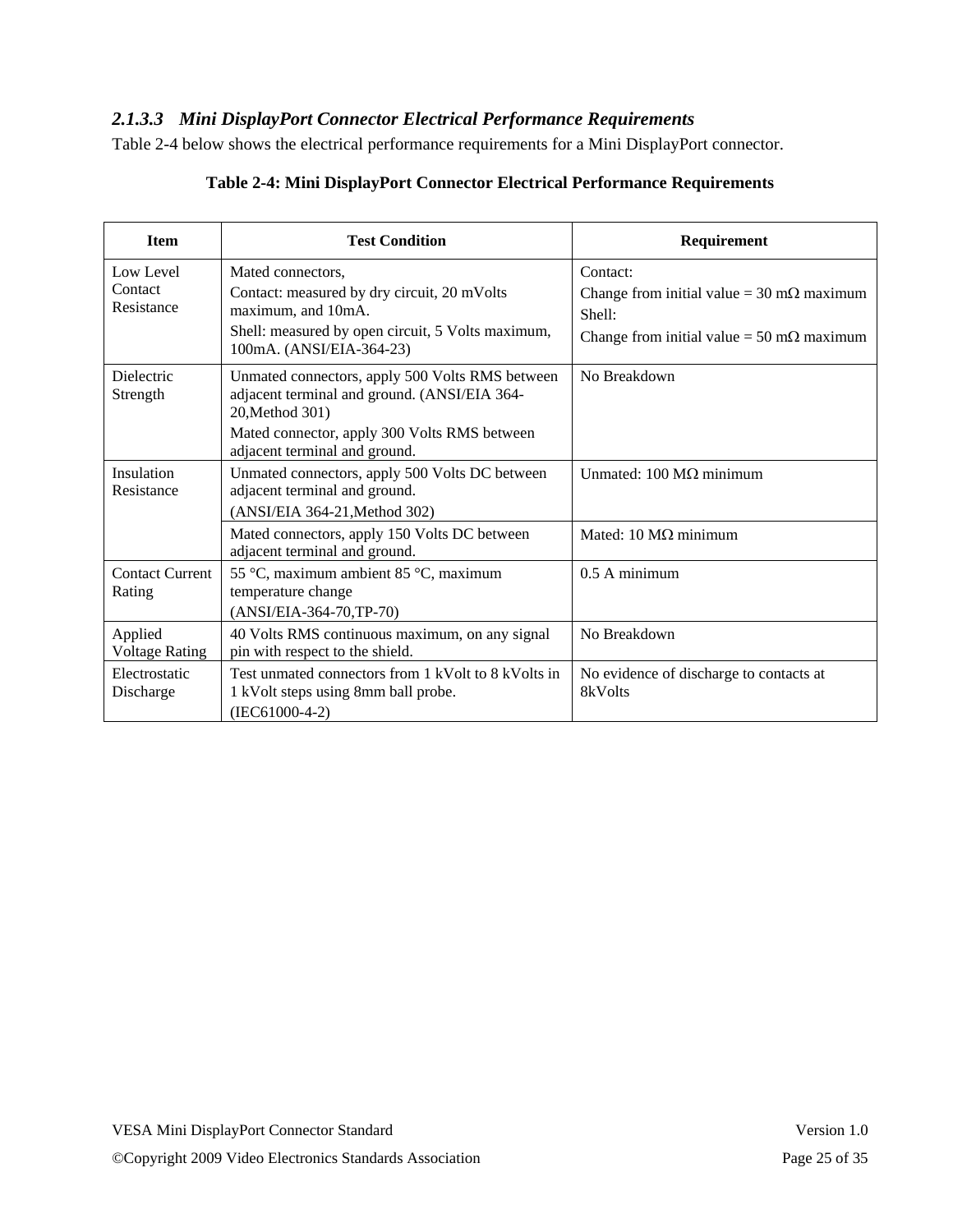### *2.1.3.4 Mini DisplayPort Connector Environmental Performance requirements*

Table 2-5 below shows the environmental performance requirements for a Mini DisplayPort connector.

| <b>Item</b>             | <b>Test Condition</b>                                                                                                                                                                                                                                                                                                                                                         |                                                                                     | Requirement                                                                                                                                                                                         |
|-------------------------|-------------------------------------------------------------------------------------------------------------------------------------------------------------------------------------------------------------------------------------------------------------------------------------------------------------------------------------------------------------------------------|-------------------------------------------------------------------------------------|-----------------------------------------------------------------------------------------------------------------------------------------------------------------------------------------------------|
| Thermal<br><b>Shock</b> | 10 cycles of:<br>a) - $55^{\circ}$ Cfor 30 minutes<br>b) +85 $\degree$ C for 30 minutes<br>(ANSI/EIA-364-32, Condition I)                                                                                                                                                                                                                                                     | Appearance<br>Contact<br>Resistance                                                 | No Damage<br>Contact:<br>Change from initial value:<br>30 m $\Omega$ maximum.<br>Shell Part:<br>Change from initial value:                                                                          |
| Humidity                | A) Mate connectors together and perform the test as<br>follows:<br>Temperature : $+25$ to $+85^{\circ}$ C<br>Relative Humidity: 80 to 95%<br>Duration : Four cycles (96 hours)<br>Upon completion of the test, specimens must be<br>conditioned at ambient room conditions for 24<br>hours, after which the specified measurements must<br>be performed.<br>(ANSI/EIA-364-31) | Appearance<br>Contact<br>Resistance                                                 | $50 \text{ m}\Omega$ maximum.<br>No Damage<br>Contact:<br>Change from initial value:<br>$30 \text{ m}\Omega$ maximum.<br>Shell Part:<br>Change from initial value:<br>$50 \text{ m}\Omega$ maximum. |
|                         | B) Unmate connectors and perform the test as<br>follows:<br>Temperature : $+25$ to $+85^{\circ}$ C<br>Relative Humidity: 80 to 95%<br>Duration : Four cycles (96 hours)<br>Upon completion of the test, specimens must be<br>conditioned at ambient room conditions for 24<br>hours, after which the specified measurements must<br>be performed.<br>(ANSI/EIA-364-31)        | Appearance<br>Dielectric<br>Withstanding<br>Voltage and<br>Insulation<br>Resistance | No Damage<br>Conform to item of Dielectric<br>Withstanding Voltage and<br><b>Insulation Resistance</b>                                                                                              |
| Thermal<br>Aging        | Mate connectors and expose to $(+105 \pm 2)$ °C for<br>250 hours. Upon completion of the exposure period,<br>the test specimens must be conditioned at ambient<br>room conditions for one to two hours after which<br>the specified measurements must be performed.<br>(ANSI/EIA-364-17, Condition 4, Method A)                                                               | Appearance<br>Contact<br>Resistance                                                 | No Damage<br>Contact:<br>Change from initial value:<br>$30 \text{ m}\Omega$ maximum.<br>Shell Part:<br>Change from initial value:<br>$50 \text{ m}\Omega$ maximum.                                  |

#### **Table 2-5: Mini DisplayPort Connector Environment Performance Requirements**

#### *2.1.3.5 Connector Performance Test Sequence*

To evaluate the connector performance, the test sequence must follow the test groups 1, 2, 3 and 7 in the ANSI/EIA Standard (EIA-364-1000.01).

VESA Mini DisplayPort Connector Standard Version 1.0

©Copyright 2009 Video Electronics Standards Association Page 26 of 35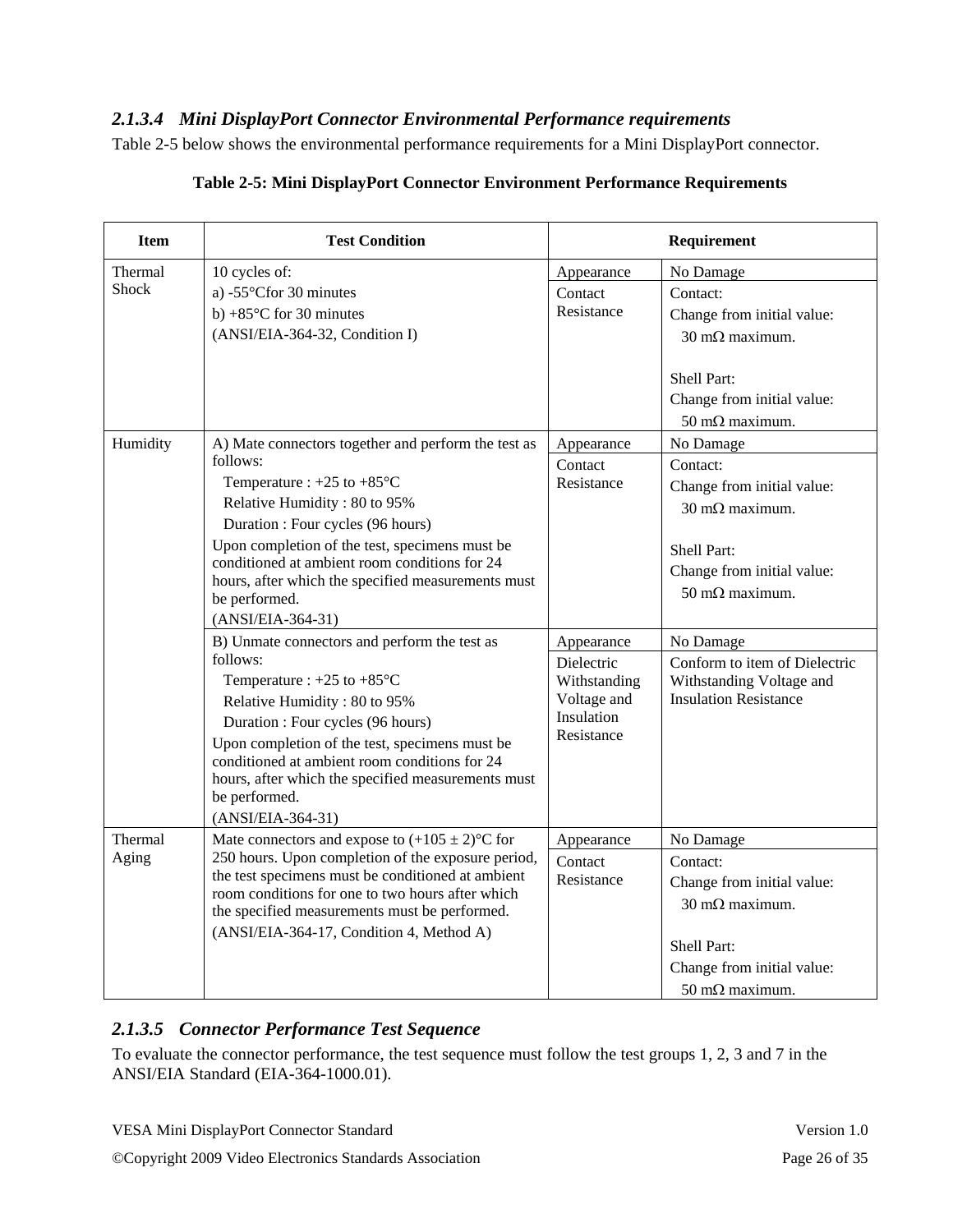#### *2.1.3.6 Mini DisplayPort Cable-Connector (Plug) Dimensions*

Figure 2-14 and Figure 2-15 show the Mini DisplayPort plug dimensions, including the maximum external dimensions for the overmold. The external shape of the overmold cross-section is shown for illustration only and is not part of this specification. A plug must meet all dimensions and tolerances shown.

All dimensions are in mm. Except where otherwise specified, tolerances are x.x  $\pm 0.2$ , x.xx  $\pm 0.10$ , x.xxx  $\pm 0.050$ , angles  $\pm 0.5^{\circ}$ .



**Figure 2-14: Mini DisplayPort Cable-Connector Dimensions – 1**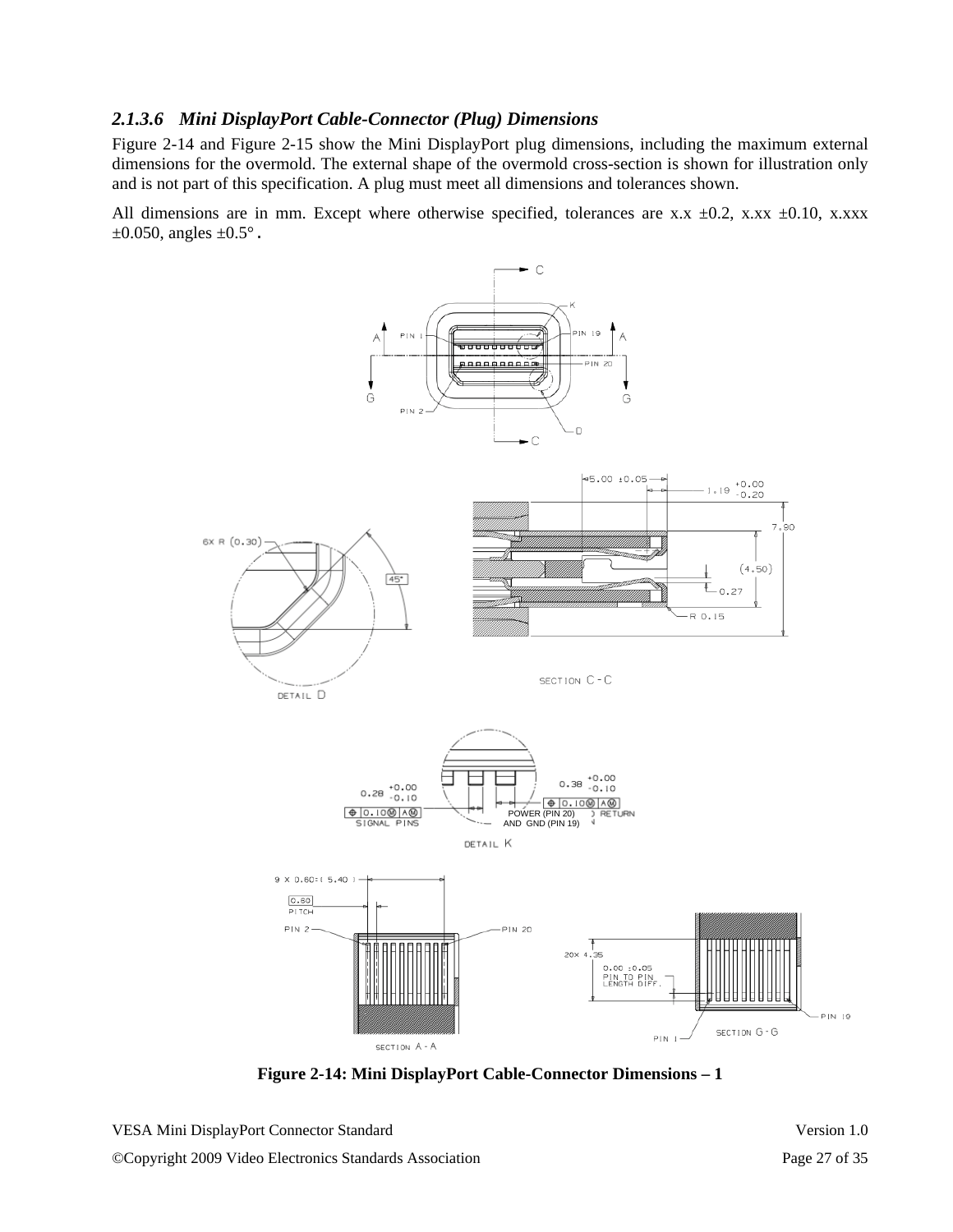

**Figure 2-15: Mini DisplayPort Cable-Connector Dimensions – 2**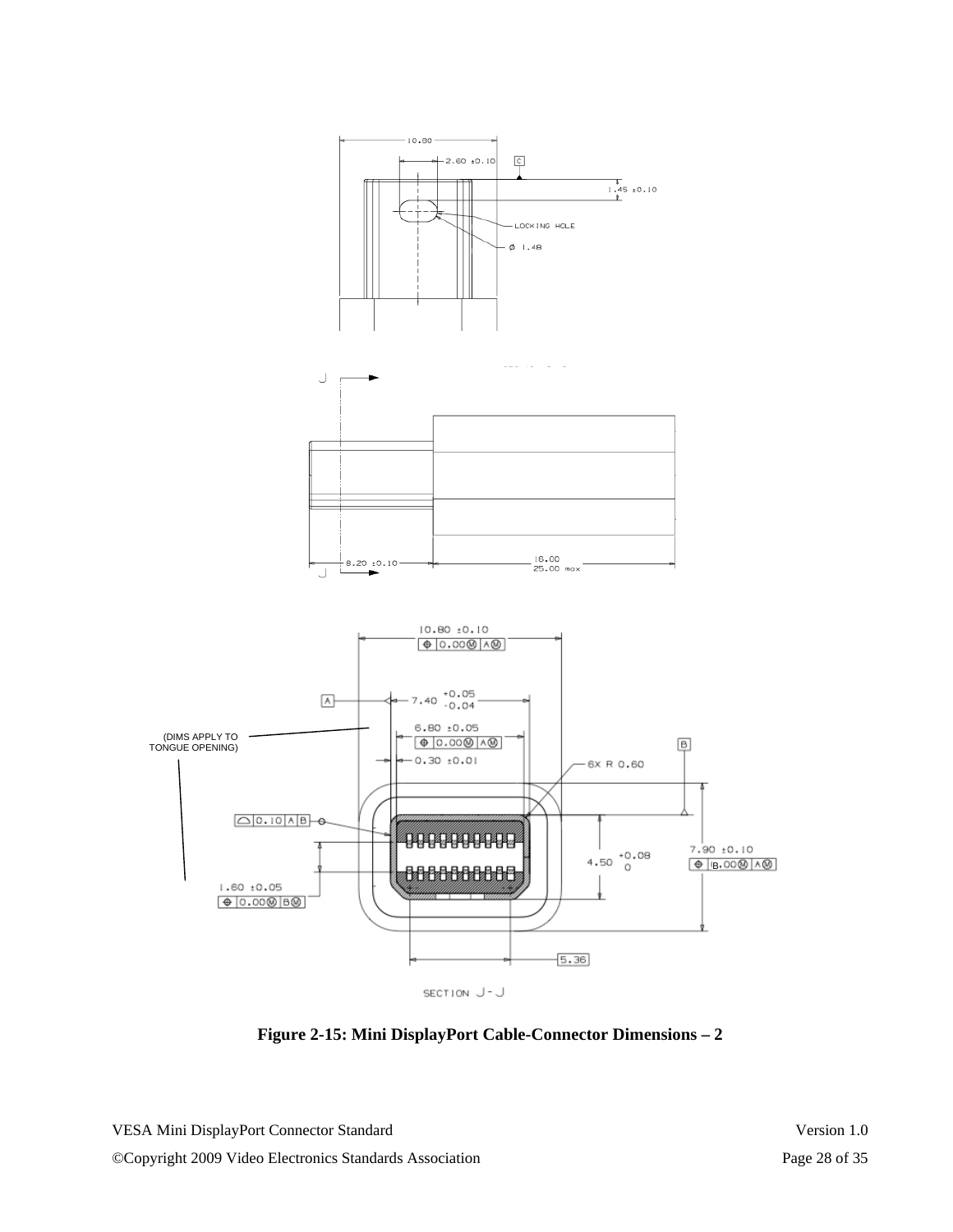#### *2.1.3.7 Mini DisplayPort Connector (Receptacle) Dimensions*

Figure 2-16 and Figure 2-17 below show the Mini DisplayPort Connector dimensions. A connector must meet all dimensions and tolerances shown.

All dimensions are in mm. Except where otherwise specified, tolerances are x.x  $\pm$ 0.2, x.xx  $\pm$ 0.10, x.xxx  $\pm 0.050$ , angles  $\pm 0.5^{\circ}$ .

See also 2.1.3.8 below for the required mating sequence. See also 2.1.3.9 below for the required panel allowance. See also 2.1.3.10 below for an appropriate PCB layout.



**Figure 2-16: Mini DisplayPort Connector Dimensions - 1**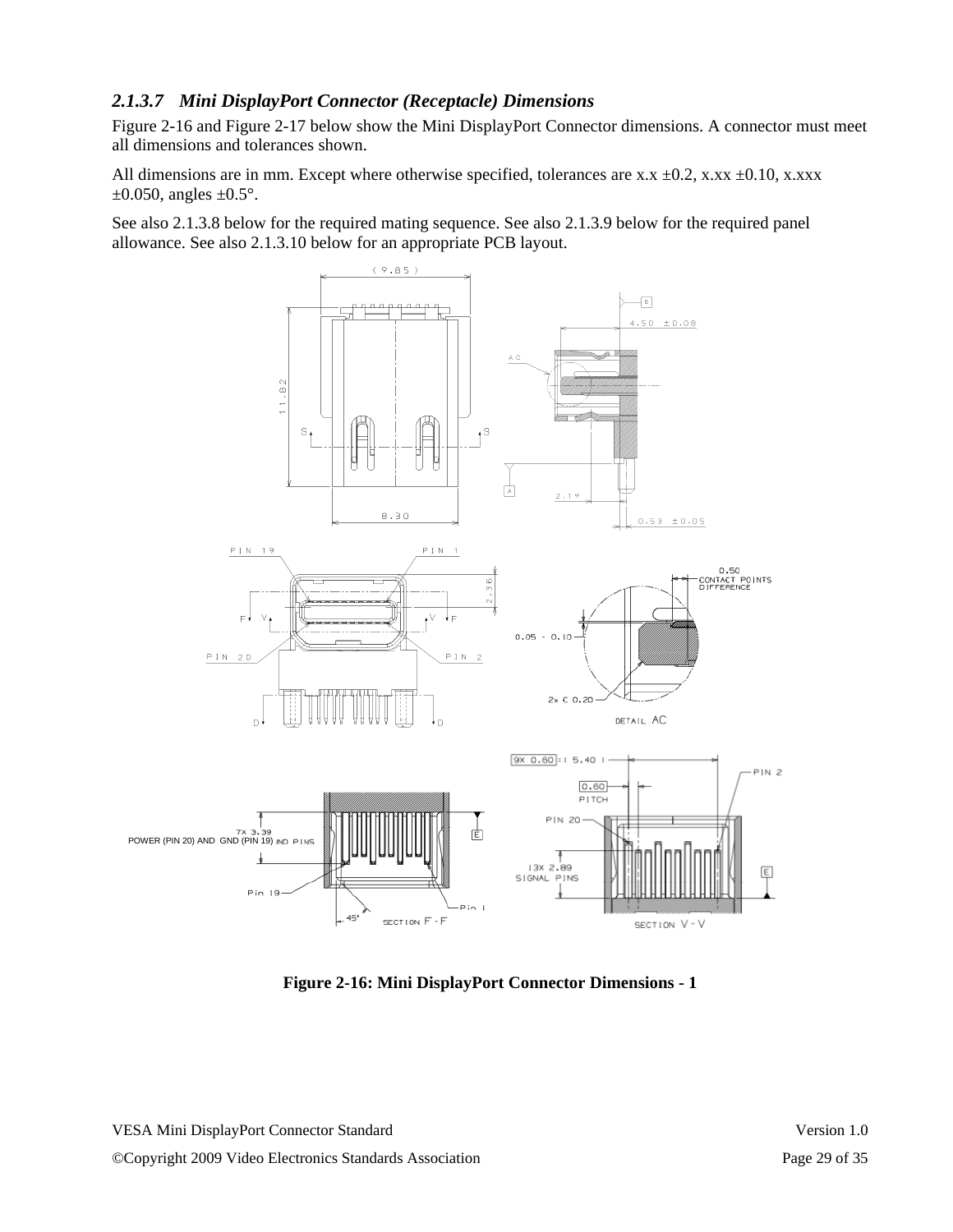

**Figure 2-17: Mini DisplayPort Connector Dimensions – 2**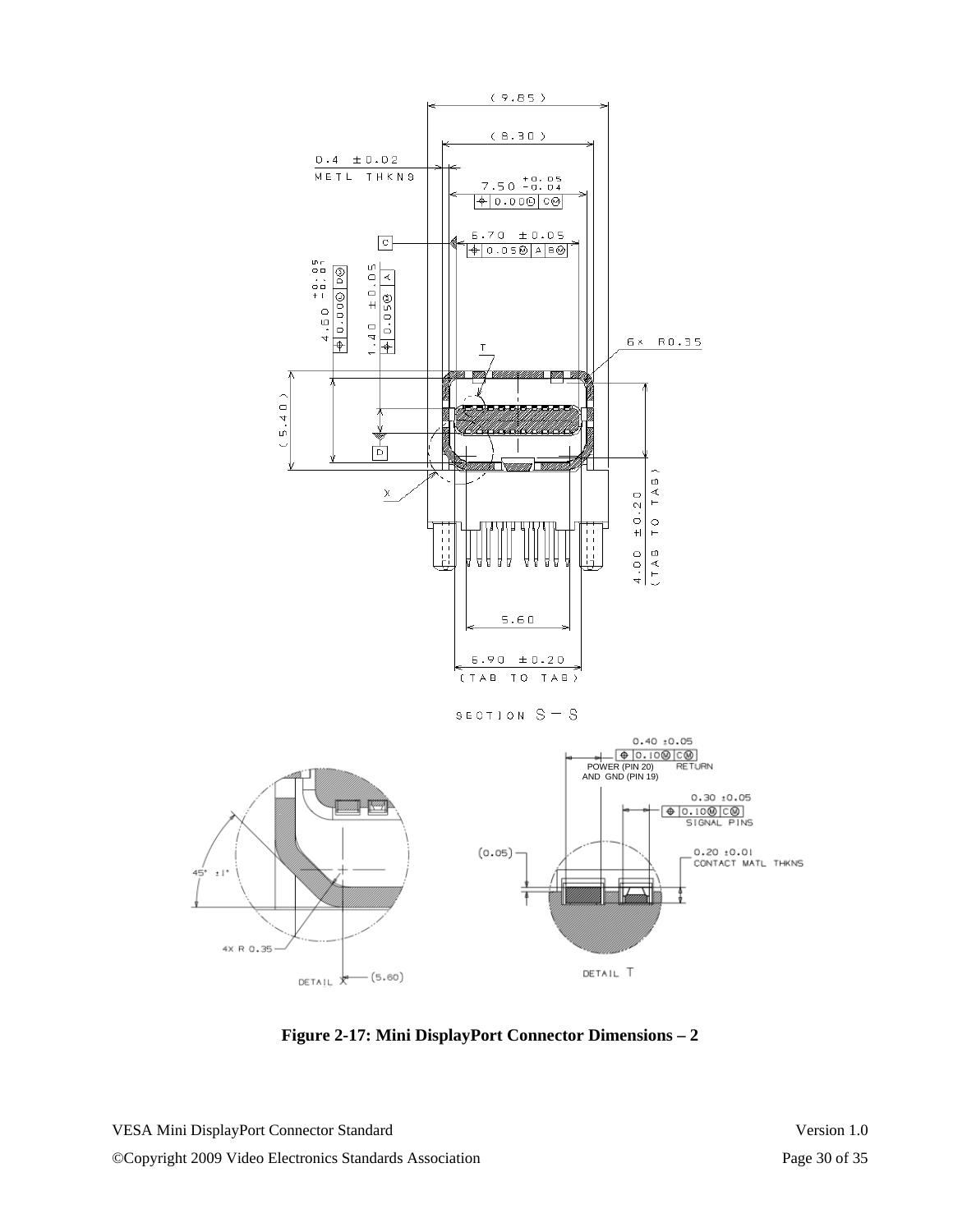#### *2.1.3.8 Mini DisplayPort Contact Sequence*

A Mini DisplayPort receptacle must be designed to ensure the correct mating sequence. Table 2-6 shows the legend for signal name / type mating level.

| <b>Signal Type</b>                                  | Level                                |                         |
|-----------------------------------------------------|--------------------------------------|-------------------------|
| <b>Connector Shell</b>                              |                                      | First Mate <sup>1</sup> |
| DP PWR                                              | <b>GND</b>                           | <b>Second Mate</b>      |
| Auxiliary $(+)/(-)$<br><b>ML_Lane</b> (i) $(+)/(-)$ | Hot Plug Detect,<br>CONFIG1, CONFIG2 | Third Mate              |



Note 1: the EMC fingers on the shell may mate after all contacts have mated.

Figure 2-18 shows the mating levels of the fully mated Mini DisplayPort receptacle and plug. All dimensions are in mm. Except where otherwise specified, tolerances are x.x  $\pm$ 0.2, x.xx  $\pm$ 0.10, x.xxx  $\pm$ 0.050, angles  $\pm$ 0.5°.



SECTION  $N = N$ 

**Figure 2-18: Fully Mated Mini DisplayPort Connector Showing Mating Levels**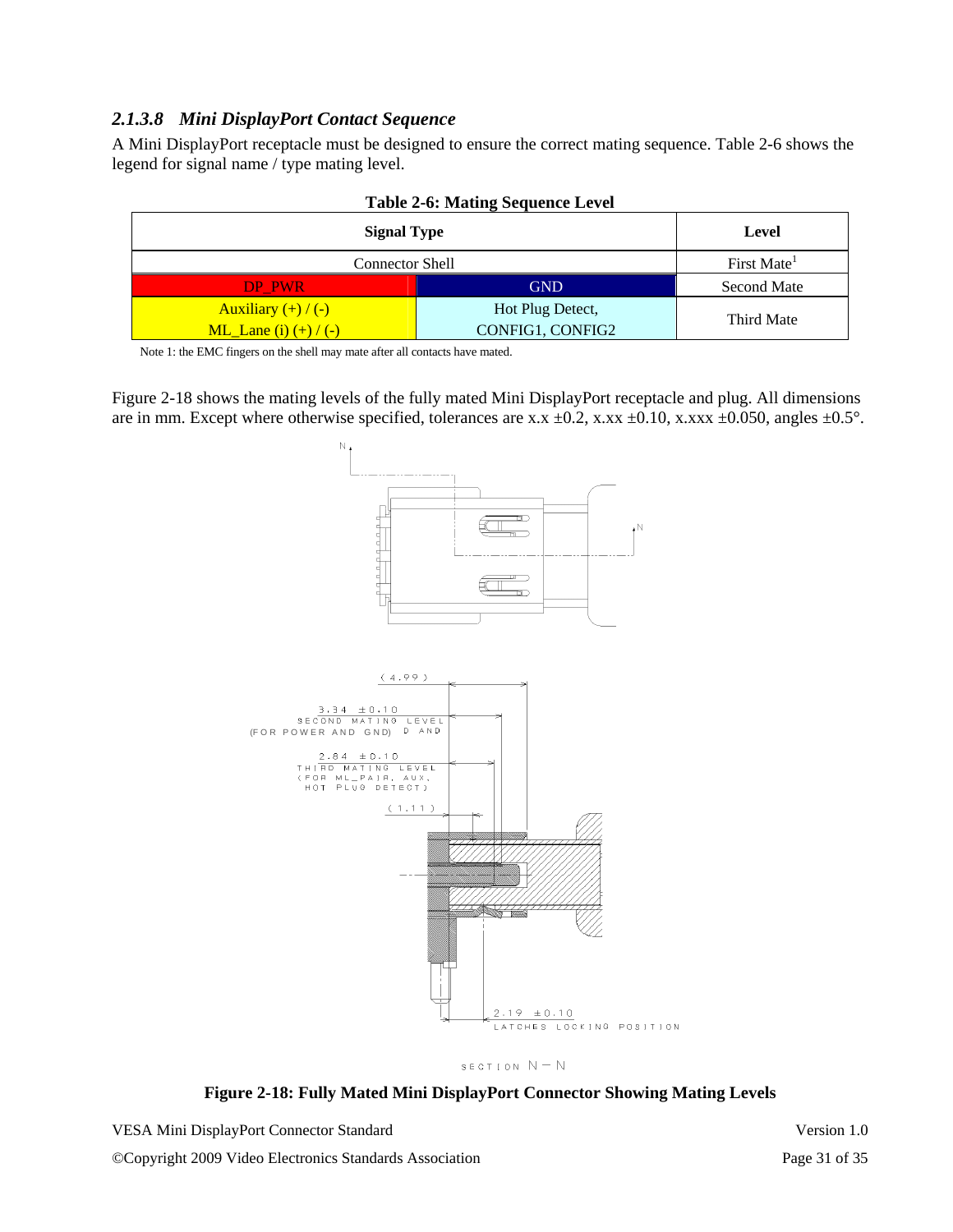### *2.1.3.9 Mini DisplayPort Panel Allowances*

The figure in the previous section shows the plug protrusion in the fully mated condition of the plug and the board receptacles. The system design incorporating a Mini DisplayPort receptacle must be designed so that a Mini DisplayPort plug fully mates with the Mini DisplayPort receptacle with appropriate margin, but with sufficient control to prevent an incorrect contact sequence due to angled insertion. The receptacle design must provide an appropriate allowance for a panel, bezel or similar (when used) so that this requirement is met. To meet these requirements, the distance from datum E in the receptacle to the externally accessible mating interface on the device shall be at least 5.7mm and shall not exceed 8.0mm.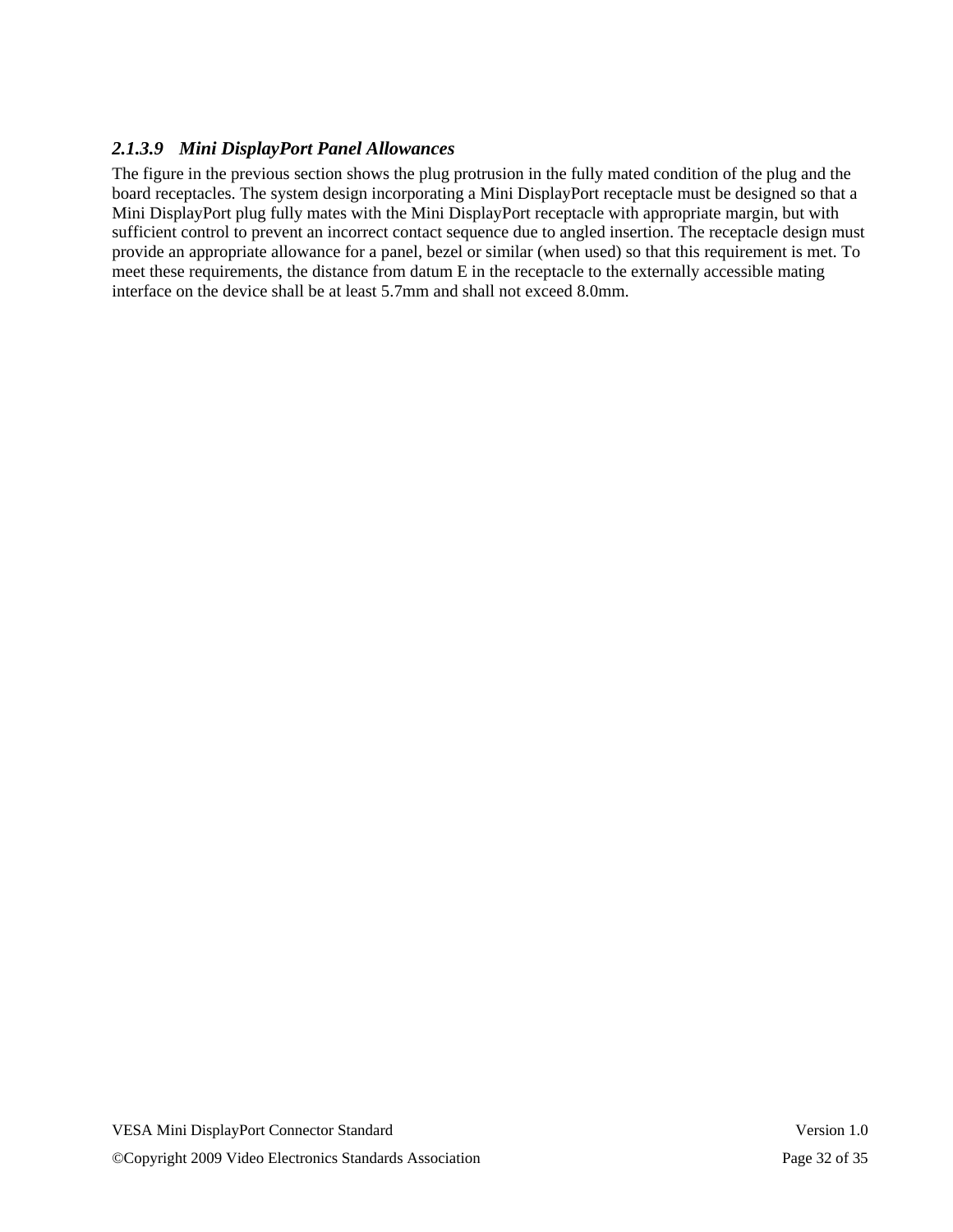#### *2.1.3.10 Recommended PCB Mounting*

The recommended mounting for the Mini DisplayPort Connector to a PCB uses surface-mount contacts for the mating interface top row of pins and thru-hole contacts for the mating interface bottom row of pins. Figure 2-19 below shows the Mini DisplayPort Connector's PCB interface, i.e. the sizes and positions of the surface mount contacts, the thru-hole contacts and the locating lugs. The actual landing pad design to receive these contacts will be system dependent.

All dimensions are in mm (except where otherwise specified). Tolerances are x.x  $\pm$ 0.2, x.xx  $\pm$ 0.10, x.xxx  $\pm 0.050$ , angles  $\pm 0.5^{\circ}$ .



**Figure 2-19: Recommended Mini DisplayPort Connector PCB Contacts and Mounting**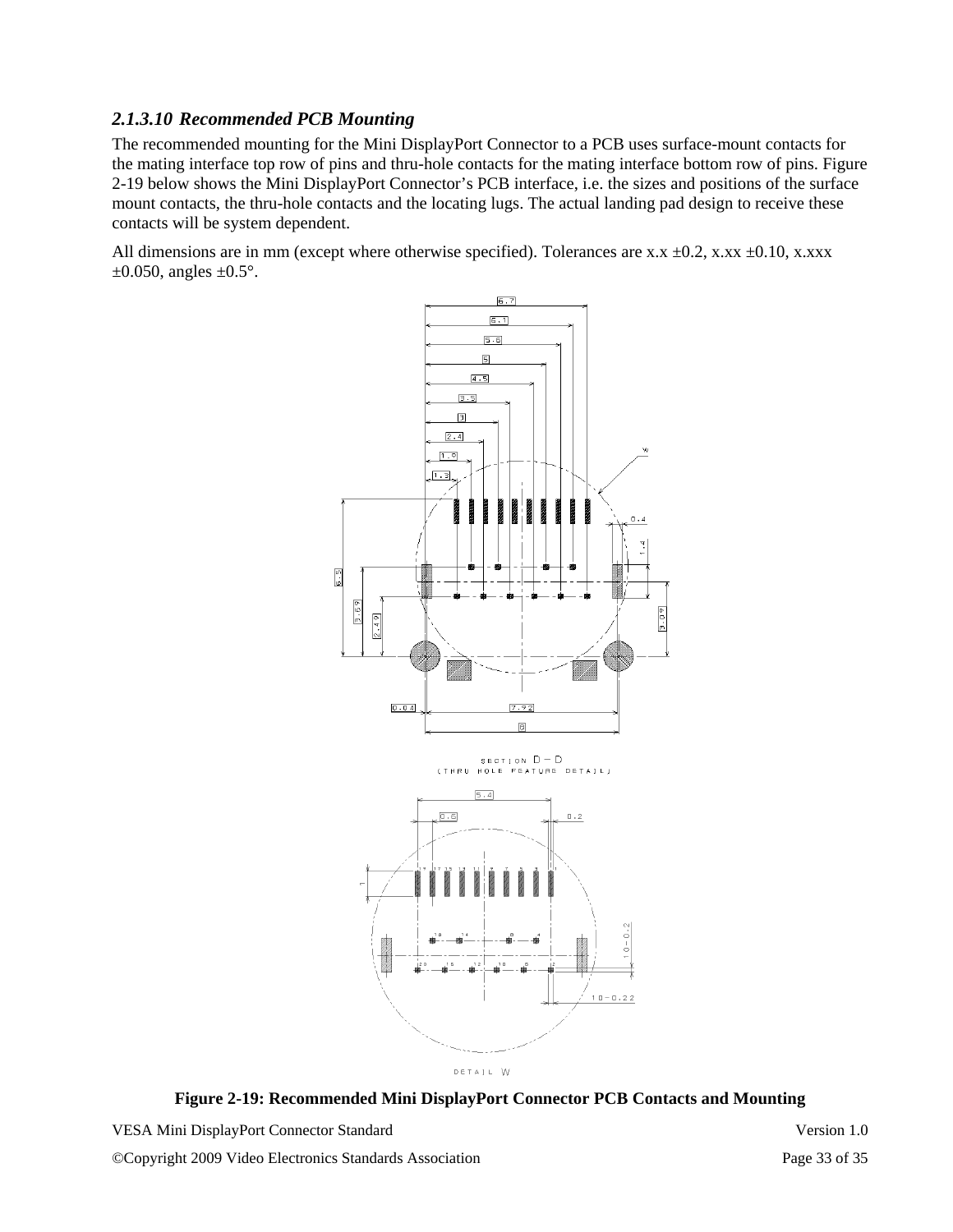#### *2.1.3.11 Reference Design for Four Mini DisplayPort Connectors on a Reduced Height PCI Card*

Figure 2-20 and Figure 2-21 show a reference application design for four Mini DisplayPort connectors on a low profile PCI/PCIe card.



**Figure 2-20: Reference Design for Four Mini DP Connectors on a Reduced Height PCI Card – 1**